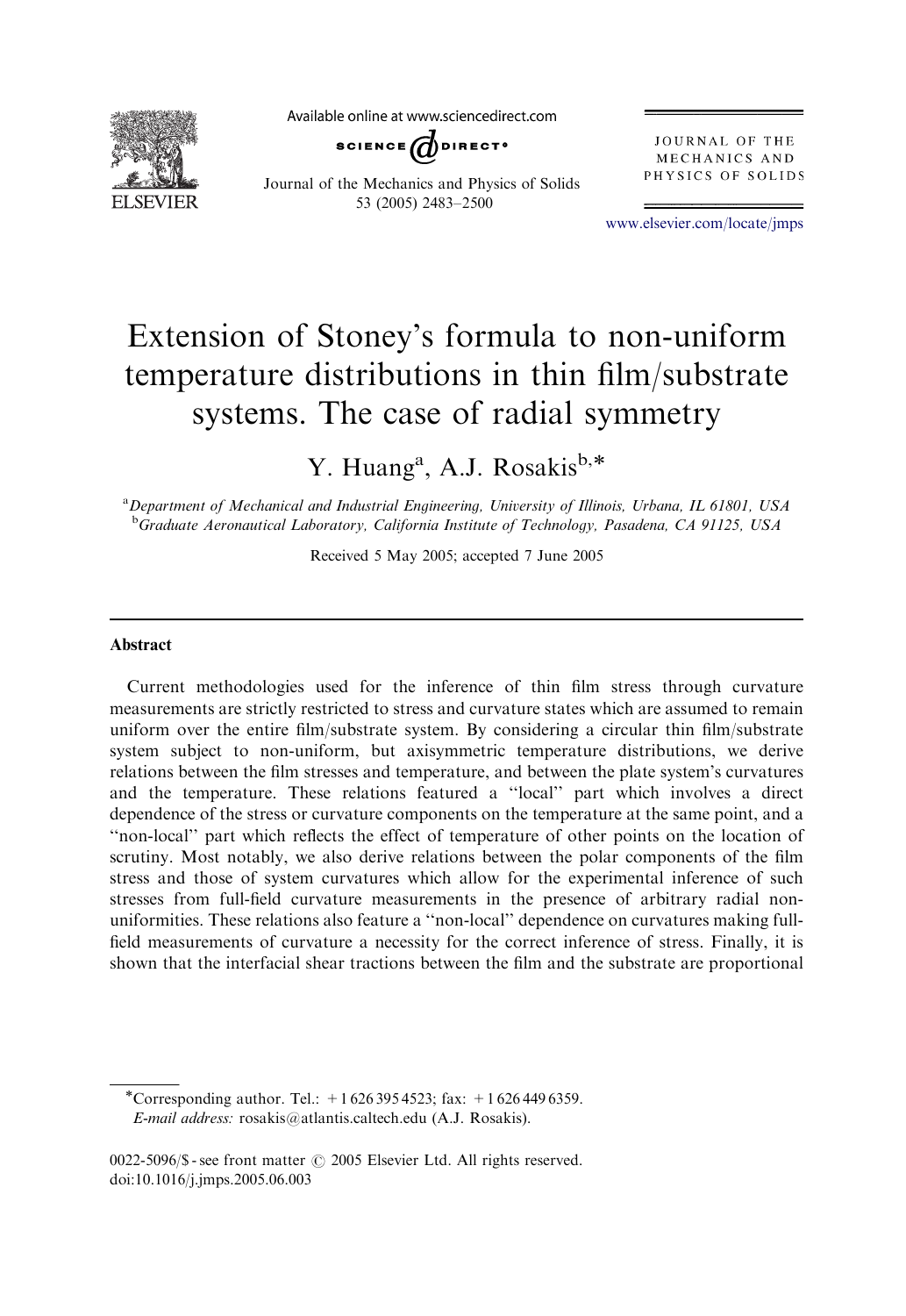to the radial gradients of the first curvature invariant and can also be inferred experimentally.  $\odot$  2005 Elsevier Ltd. All rights reserved.

Keywords: Non-uniform film temperatures and stresses; Non-uniform substrate curvatures; Stress–curvature relations; Non-local effects; Interfacial shears

# 1. Introduction

Substrates formed of suitable solid-state materials may be used as platforms to support various thin filmstructures. Integrated electronic circuits, integrated optical devices and optoelectronic circuits, micro-electro-mechanical systems (MEMS) deposited on wafers, three-dimensional electronic circuits, systemson-a-chip structures, lithographic reticles, and flat panel display systems are examples of such thin film structures integrated on various types of plate substrates.

The above-described thin film structures on substrates are often made from a multiplicity of fabrication and processing steps (e.g., sequential film deposition, thermal anneal and etch steps) and often experience stresses caused by each of these steps. Examples of known phenomena and processes that build up stresses in thin films include, but are not limited to, lattice mismatch, chemical reaction, doping by, e.g., diffusion or implantation, rapid deposition by evaporation or sputtering and of course thermal treatment (e.g., various thermal anneal steps). The film stress build-up associated with each of these steps often produces undesirable damage that may be detrimental to the manufacturing process because of its cumulative effect on process ''yield'' [\(The National Technology Roadmap for](#page-17-0) [Semiconductor Technology, 2003](#page-17-0)). The known problems associated to thermal excursions, in particular, include stress-induced film cracking and film/substrate delamination resulting during uncontrolled wafer cooling which follows the many anneal steps.

The intimate relation between stress-induced failures and process yield loss makes the identification of the origins of stress build-up, the accurate measurement and analysis of stresses, and the acquisition of information on the spatial distribution of stresses a crucial step in designing and controlling processing steps and in ultimately improving reliability and manufacturing yield.

Stress changes in thin films following discrete process steps or occurring during thermal excursions may be calculated in principle from changes in the film/substrate systems curvatures or ''bow'' based on analytical correlations between such quantities. Early attempts to provide such correlations are well documented ([Freund](#page-17-0) [and Suresh, 2004\)](#page-17-0). Various formulations have been developed for this purpose and most of these are essentially extensions of Stoney's approximate plate analysis [\(Stoney, 1909](#page-17-0)).

Stoney used a plate system composed of a stress bearing thin film, of thickness  $h_f$ , deposited on a relatively thick substrate, of thickness  $h_s$ , and derived a simple relation between the curvature,  $\kappa$ , of the system and the stress,  $\sigma^{(f)}$ , of the film as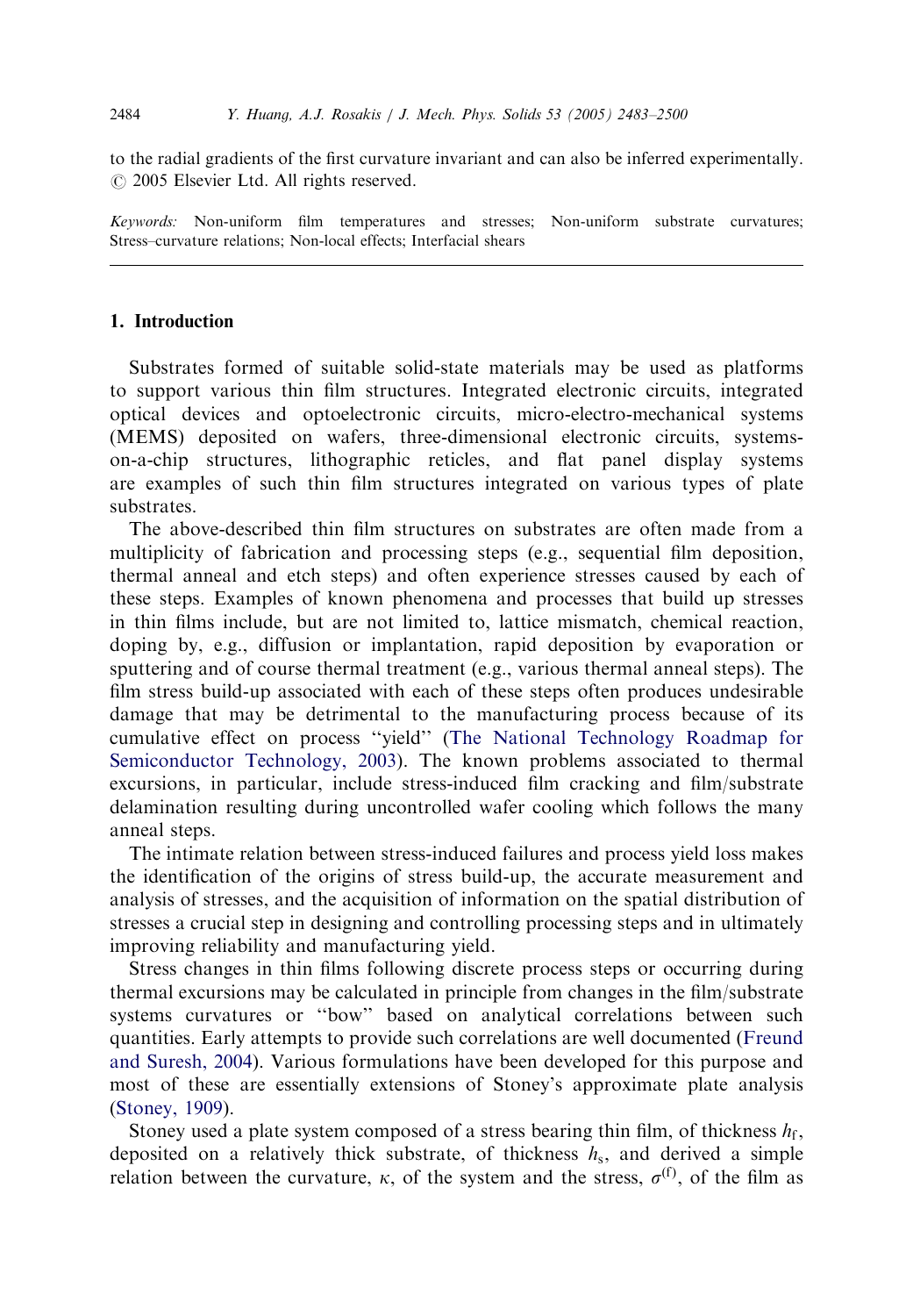<span id="page-2-0"></span>follows:

$$
\sigma^{(f)} = \frac{E_s h_s^2 \kappa}{6h_f(1 - v_s)}.
$$
\n(1.1)

In the above the subscripts "f" and "s" denote the thin film and substrate, respectively, and E and v are the Young's modulus and Poisson's ratio. Eq.  $(1.1)$  is called the Stoney formula, and it has been extensively used in the literature to infer film stress changes from experimental measurement of system curvature changes [\(Freund and Suresh, 2004\)](#page-17-0).

Stoney's formula was derived for an isotropic ''thin'' solid film of uniform thickness deposited on a much ''thicker'' plate substrate based on a number of assumptions. Stoney's assumptions include the following: (1) Both the film thickness  $h_f$  and the substrate thickness  $h_s$  are uniform and  $h_f \ll h_s \ll R$ , where R represents the characteristic length in the lateral direction (e.g., system radius  $R$  shown in Fig. 1);  $(2)$  the strains and rotations of the plate system are infinitesimal;  $(3)$  both the film and substrate are homogeneous, isotropic, and linearly elastic; (4) the film stress states are in-plane isotropic or equi-biaxial (two equal stress components in any two, mutually orthogonal in-plane directions) while the out-of-plane direct stress and all shear stresses vanish; (5) the system's curvature components are equi-biaxial (two equal direct curvatures) while the twist curvature vanishes in all directions; and (6) all surviving stress and curvature components are spatially constant over the plate system's surface, a situation which is often violated in practice.



Fig. 1. A schematic diagram of the thin film/substrate system, showing the cylindrical coordinates  $(r, \theta, z)$ .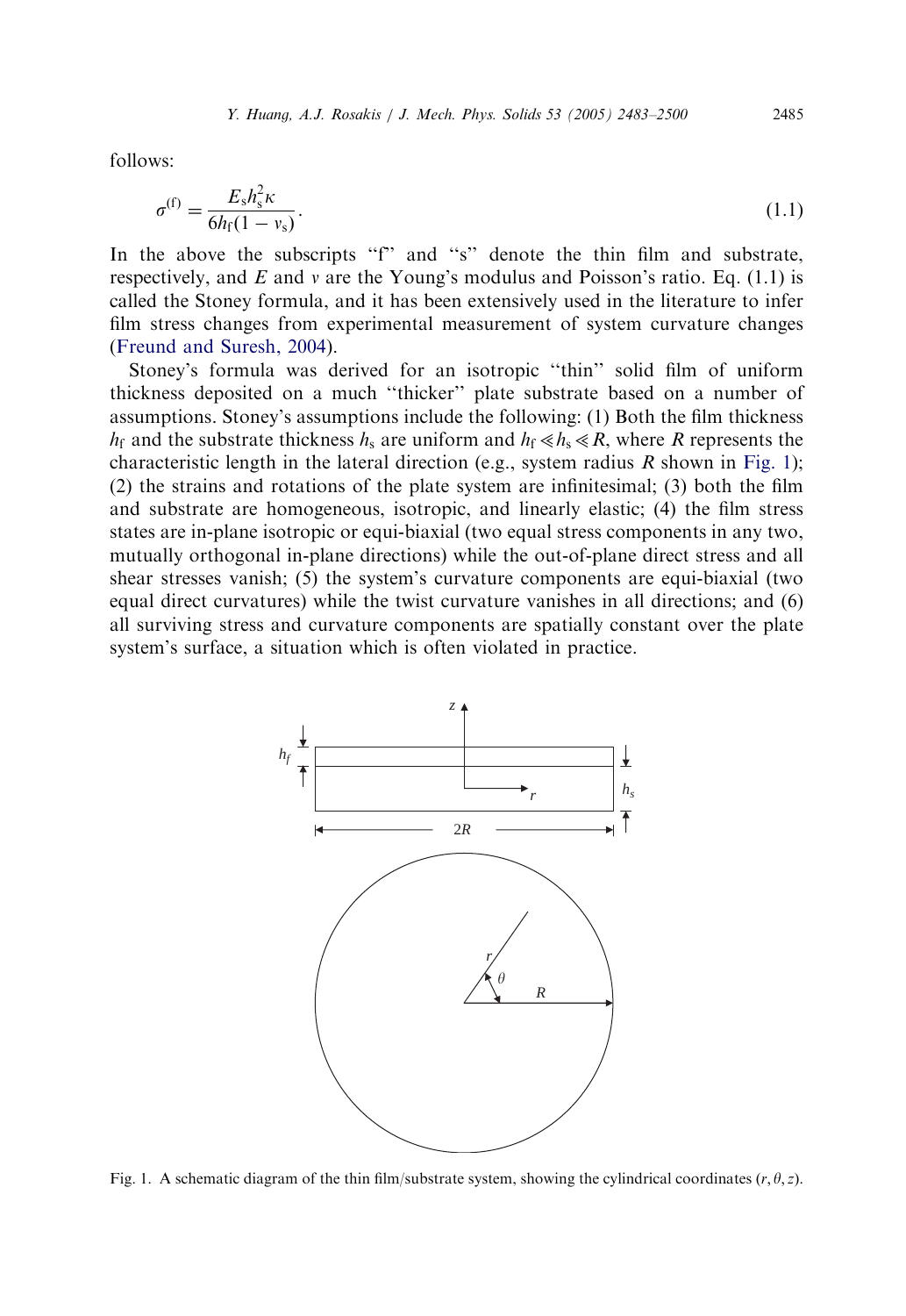The assumption of equi-biaxial  $(\kappa_{xx} = \kappa_{yy} = \kappa, \kappa_{xy} = \kappa_{yx} = 0)$  and spatially constant curvature ( $\kappa$  independent of position) is equivalent to assuming that the plate systemwould deformspherically under the action of the filmstress. If this assumption were to be true, a rigorous application of Stoney's formula would indeed furnish a single film stress value. This value represents the common magnitude of each of the two direct stresses in any two, mutually orthogonal directions (i.e.,  $\sigma_{xx} = \sigma_{yy} = \sigma^{(f)}, \sigma_{xy} = \sigma_{yx} = 0, \sigma^{(f)}$  independent of position). This is the uniform stress for the entire film and it is derived from measurement of a single uniform curvature value which fully characterizes the systemprovided the deformation is indeed spherical.

Despite the explicitly stated assumptions of spatial stress and curvature uniformity, the Stoney formula is often, arbitrarily, applied to cases of practical interest where these assumptions are violated. This is typically done by applying Stoney's formula pointwise and thus extracting a local value of stress from a local measurement of the curvature of the system. This approach of inferring film stress clearly violates the uniformity assumptions of the analysis and, as such, its accuracy as an approximation is expected to deteriorate as the levels of curvature nonuniformity become more severe. To the best knowledge of the authors, no analytical formulation capable of dealing with non-uniform stress and deformation states has been existence.

Following the initial formulation by Stoney, a number of extensions have been derived by various researchers who have relaxed some of the other assumptions (other than the assumption of uniformity) made by his analysis. Such extensions of the initial formulation include relaxation of the assumption of equi-biaxiality as well as the assumption of small deformations/deflections. A biaxial form of Stoney, appropriate for anisotropic filmstresses, including different stress values at two different directions and non-zero, in-plane shear stresses, was derived by relaxing the assumption of curvature equi-biaxiality ([Freund and Suresh, 2004](#page-17-0)). Related analyses treating discontinuous films in the form of bare periodic lines [\(Wikstromet al.,](#page-17-0) [1999a\)](#page-17-0) or composite films with periodic line structures (e.g., bare or encapsulated periodic lines) have also been derived [\(Shen et al., 1996; Wikstromet al., 1999b; Park](#page-17-0) [and Suresh, 2000](#page-17-0)). These latter analyses have also removed the assumption of equibiaxiality and have allowed the existence of three independent curvature and stress components in the form of two, non-equal, direct components and one shear or twist component. However, the uniformity assumption of all of these quantities over the entire plate systemwas retained. In addition to the above, single, multiple and graded films and substrates have been treated in various ''large'' deformation analyses ([Masters and Salamon, 1993; Salamon and Masters, 1995; Finot et al.,](#page-17-0) [1997; Freund, 2000\)](#page-17-0). These analyses have removed both the restrictions of an equibiaxial curvature state as well as the assumption of infinitesimal deformations. They have allowed for the prediction of kinematically nonlinear behavior and bifurcations in curvature states. These bifurcations are transformations from an initially equibiaxial to a subsequently biaxial curvature state that may be induced by an increase in filmstress beyond a critical level. This critical level is intimately related to the systems aspect ratio, i.e., the ratio of in-plane to thickness dimension and the elastic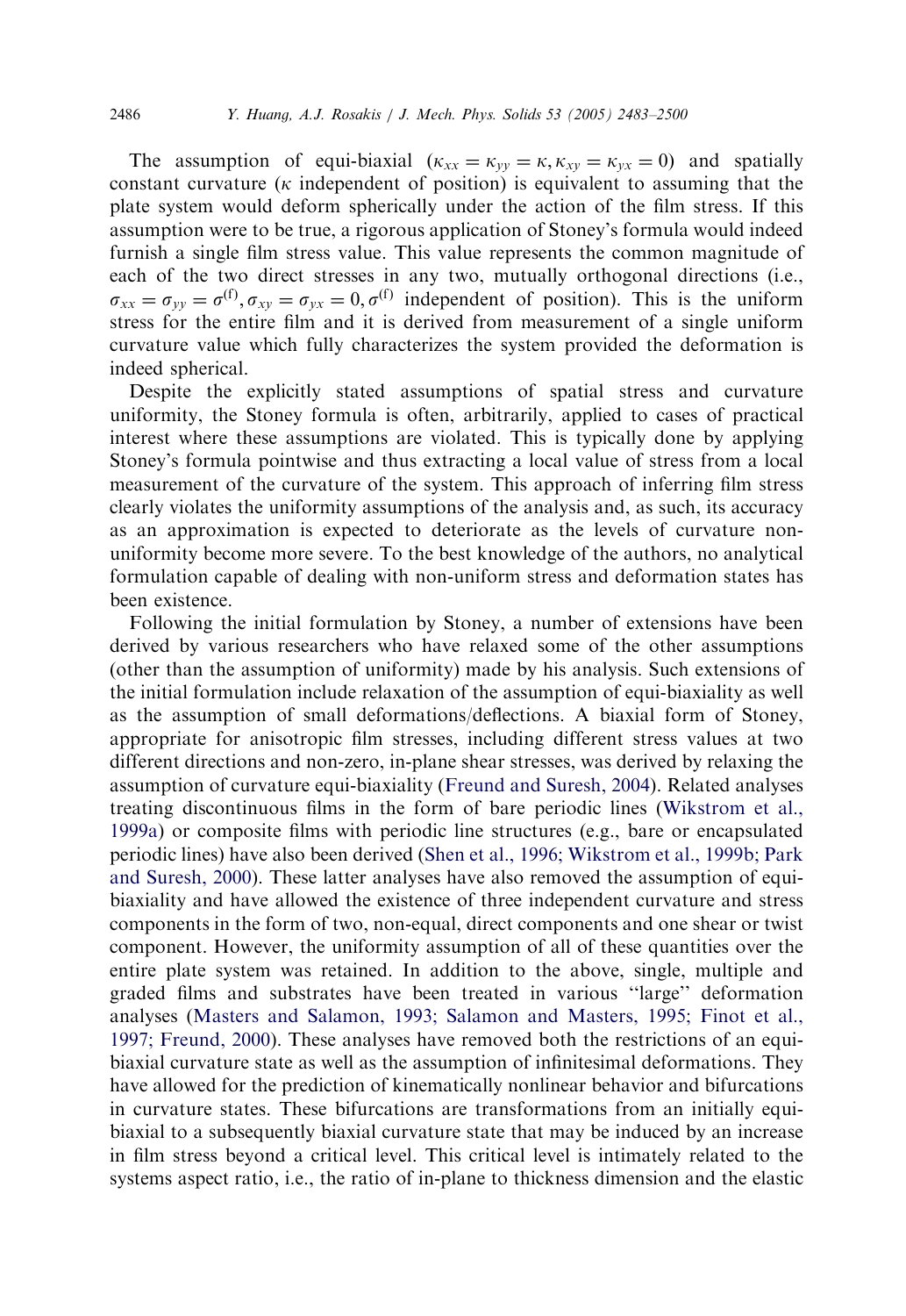stiffness. These analyses also retain the assumption of spatial curvature and stress uniformity across the system. However, they allow for deformations to evolve from an initially spherical shape to an energetically favored shape (e.g., ellipsoidal, cylindrical or saddle shapes) which features three different, still spatially constant, curvature components [\(Lee et al., 2001](#page-17-0)).

None of the above-discussed extensions of Stoney's methodology have relaxed the most restrictive of Stoney's original assumption of spatial uniformity which does not allow either filmstress or curvature components to vary across the plate surface. This crucial assumption is often violated in practice since film stresses and the associated system curvatures are non-uniformly distributed over the plate area. Radially symmetric or axisymmetric variations in particular are often present in film/substrate systems. This is part due to the circular wafer geometry and part due to the axisymmetric geometries of most processing equipment used to manufacture such wafers. A probably cause of axisymmetric variations in curvature and stress may be the presence of radial temperature variations associated with the thermal treatment of circular wafers especially during ''forced'' cooling in the presence of radial gas flow or ''natural'', radiation dominated cooling.

An example of axisymmetric radial curvature distribution is given in [Fig. 2.](#page-5-0) [Figs. 2](#page-5-0)(a) and (b) show the maximum and the minimum curvature distributions (principal curvature maps) of a large, industrial scale, 300 mm wafer composed of a 1  $\mu$ m thick low-k dielectric film deposited on a 730  $\mu$ m Si substrate. This wafer was subjected to thermal anneal and the curvatures shown correspond to curvature changes (after-before) following cooling from  $400^{\circ}$ C. The principal curvatures have been obtained by means of CGS interferometry ([Rosakis et al., 1998](#page-17-0)), a technique capable of performing full-field, real-time measurements of all three independent Cartesian components ( $\kappa_{xx}, \kappa_{yy}$  and  $\kappa_{xy} = \kappa_{xy}$ ) of the curvature tensor over the entire wafer. Following optical measurement of the Cartesian components, the principal curvatures  $\kappa_1$  and  $\kappa_2$  were obtained ([Park et al., 2003\)](#page-17-0) by using

$$
\kappa_{1,2} = \frac{\kappa_{xx} + \kappa_{yy}}{2} \pm \left\{ \left( \frac{\kappa_{xx} - \kappa_{yy}}{2} \right)^2 + \kappa_{xy}^2 \right\}^{1/2}.
$$
 (1.2)

The wafer shape was not a priori assumed to be radially symmetric. However, the resulting principal curvature maps clearly show that this would be an accurate approximation in this case. The axisymmetry of these maps as well as the clear presence of large-scale curvature non-uniformities, along the radial direction, provides strong motivation for this study. This non-uniformity is in clear violation of Stoney's 6th assumption. Furthermore, the two maps in [Fig. 2](#page-5-0) are clearly different. This is also in clear violation of Stoney's 5th assumption which requires equibiaxiality of curvature. To clarify the last statement one should recall that once radial symmetry is established the only two surviving components of curvature are  $\kappa_{rr}(r) = d^2 w(r)/dr^2$  and  $\kappa_{\theta\theta}(r) = (1/r)(dw/dr)$ , where  $z = w(r)$  is the equation of the radial wafer shape. With respect to the polar system of [Fig. 1,](#page-2-0)  $\kappa_{rr}$  and  $\kappa_{\theta\theta}$  are the radial and circumferential curvature components, respectively, and are also equal to the maximum and minimum principal curvatures. The remaining independent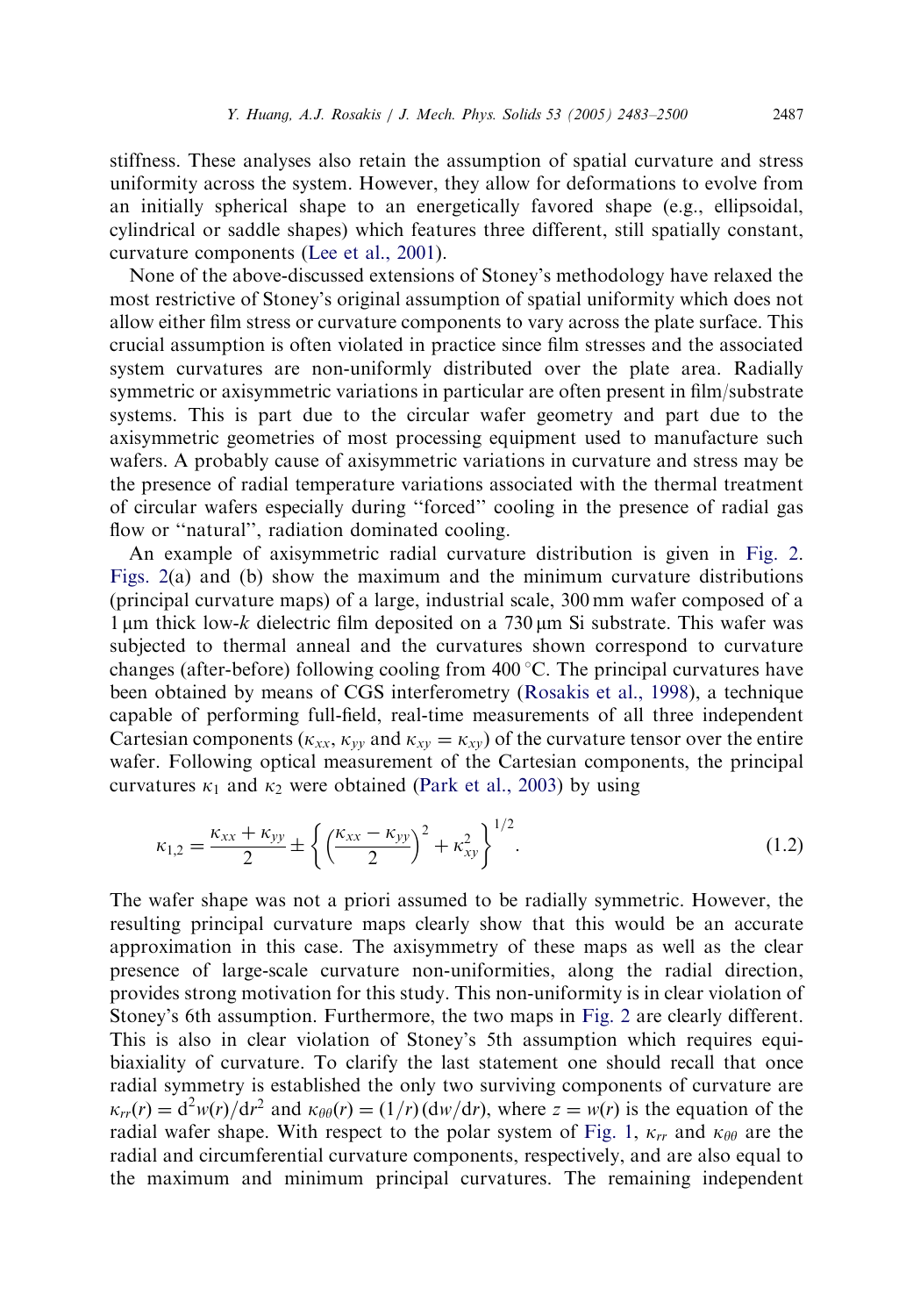

Fig. 2. Maximum and minimum principal curvatures of a thin film/substrate system.

<span id="page-5-0"></span>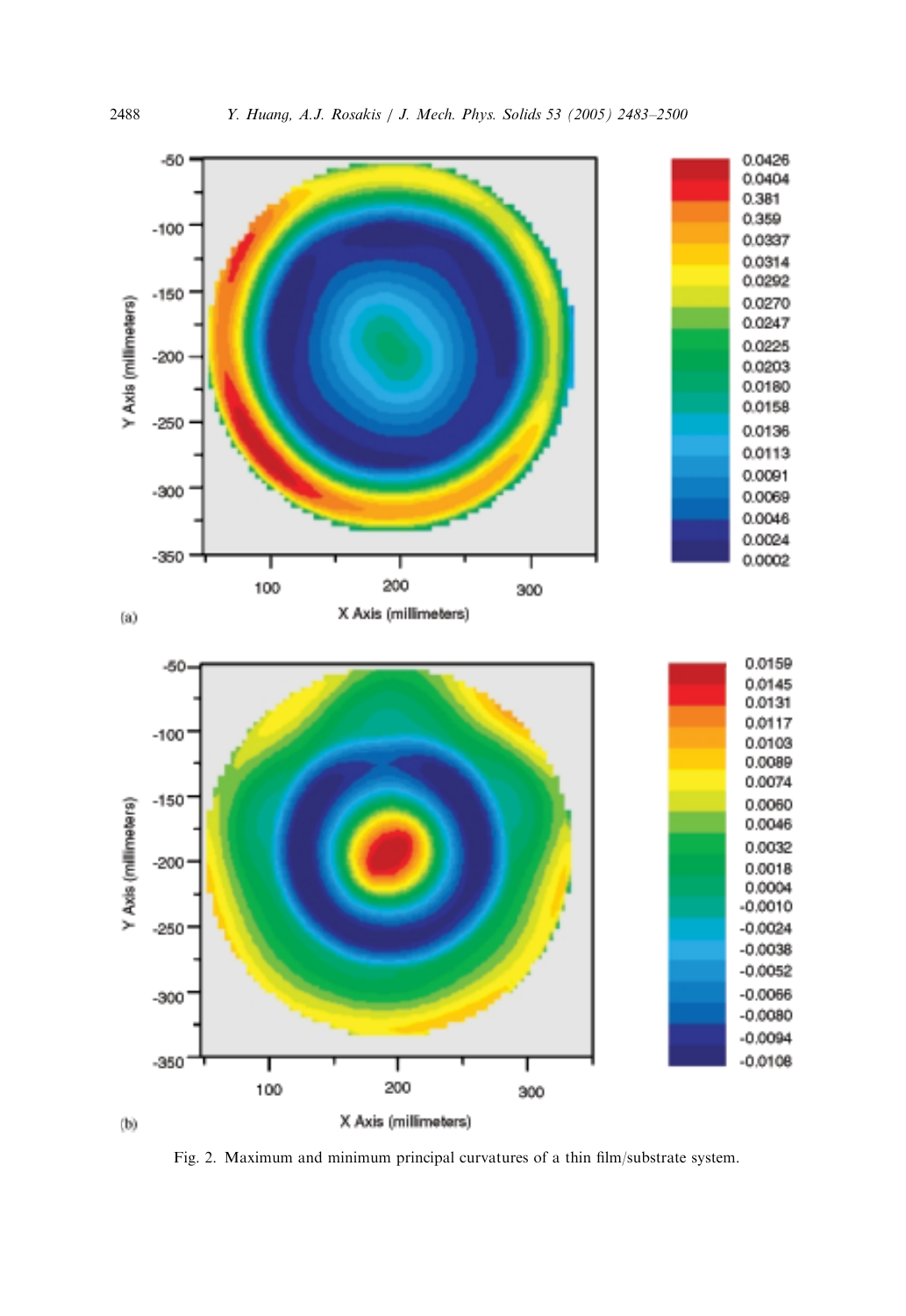curvature component (twist) vanishes along radial lines ([Park et al., 2003\)](#page-17-0). Indeed in this case  $\kappa_{rr}(r) \neq \kappa_{\theta\theta}(r) \forall R>r>0$ , clearly indicating that Stoney's assumption of equibiaxiality is violated.

The main purpose of the present paper is to remove the two restrictive assumptions of the Stoney analysis relating to spatial uniformity and equi-biaxiality. This is done here only in relation to axisymmetric variations. To do so we consider the case of a thin film/substrate system subjected to arbitrary, radially symmetric temperature fields  $T(r)$  whose presence will create a radially symmetric stress and curvature field as well as arbitrarily large stress and curvature gradients. Our goal is to relate filmstresses and systemcurvatures to the temperature distribution and to ultimately derive a relation between the film stresses and the system curvatures that would allow for the accurate experimental inference of film stress from full-field and real-time curvature measurements which may occur during or after thermal processing.

## 2. Governing equations

A thin film deposited on a substrate is subject to axisymmetric temperature distribution  $T(r)$ , where r is the radial coordinate ([Fig. 1](#page-2-0)). The thin film and substrate are circular in the lateral direction and have a radius R.

The thin-film thickness  $h_f$  is much less than the substrate thickness  $h_s$ , and both are much less than R, i.e.,  $h_f \le h_s \le R$ . The Young's modulus, Poisson's ratio and coefficient of thermal expansion of the film and substrate are denoted by  $E_f$ ,  $v_f$ ,  $\alpha_f$ ,  $E_s$ ,  $v_s$  and  $\alpha_s$ , respectively. The deformation is axisymmetric and is therefore independent of the polar angle  $\theta$ , where  $(r, \theta, z)$  are cylindrical coordinates with the origin at the center of the substrate [\(Fig. 1\)](#page-2-0).

The substrate is modeled as a plate since it can be subjected to bending, and  $h_s \ll R$ . The thin film is modeled as a membrane which cannot be subject to bending due to its small thickness  $h_f \ll h_s$ . Let  $u_f = u_f(r)$  denote the displacement in the radial (*r*) direction. The strains in the thin film are  $\varepsilon_{rr} = du_f/dr$  and  $\varepsilon_{\theta\theta} = u_f/r$ . The stresses in the thin film can be obtained from the linear thermo-elastic constitutive model as

$$
\sigma_{rr} = \frac{E_{\rm f}}{1 - v_{\rm f}^2} \left[ \frac{\mathrm{d}u_{\rm f}}{\mathrm{d}r} + v_{\rm f} \frac{u_{\rm f}}{r} - (1 + v_{\rm f})\alpha_{\rm f} T \right],
$$
  
\n
$$
\sigma_{\theta\theta} = \frac{E_{\rm f}}{1 - v_{\rm f}^2} \left[ v_{\rm f} \frac{\mathrm{d}u_{\rm f}}{\mathrm{d}r} + \frac{u_{\rm f}}{r} - (1 + v_{\rm f})\alpha_{\rm f} T \right].
$$
\n(2.1)

The membrane forces in the thin film are

$$
N_r^{(\text{f})} = h_{\text{f}} \sigma_{rr}, \ N_\theta^{(\text{f})} = h_{\text{f}} \sigma_{\theta\theta}.
$$
\n
$$
(2.2)
$$

It is recalled that, for uniform temperature distribution  $T = constant$ , the normal and shear stresses across the thin film/substrate interface vanish except near the free edge  $r = R$ , i.e.,  $\sigma_{zz} = \sigma_{rz} = 0$  at  $z = \frac{h_s}{2}$  and  $r < R$ . For non-uniform temperature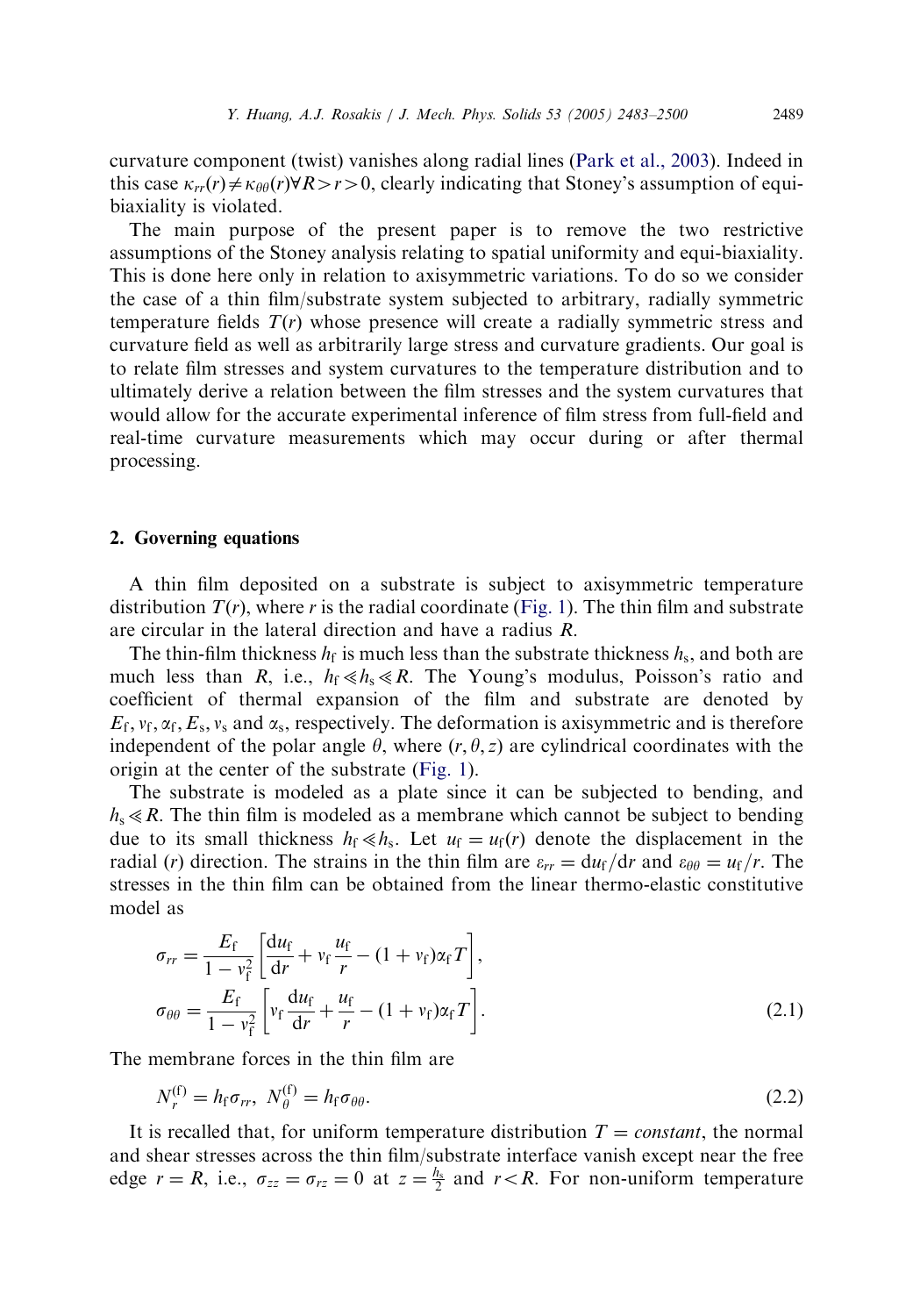

Fig. 3. A schematic diagram of the non-uniform shear traction distribution at the interface between the film and the substrate.

distribution  $T = T(r)$  as in the present study, the shear stress traction may not vanish anymore, and this shear stress  $\sigma_{rz}$  is denoted by  $\tau(r)$  as shown in Fig. 3. It is important to note that the normal stress traction  $\sigma_{zz}$  still vanishes (except near the free edge  $r = R$ ) because the thin film cannot be subject to bending. The equilibrium equation for the thin film, accounting for the effect of interface shear stress traction  $\tau(r)$ , becomes

$$
\frac{dN_r^{(f)}}{dr} + \frac{N_r^{(f)} - N_\theta^{(f)}}{r} - \tau = 0.
$$
\n(2.3)

The substitution of Eqs. (2.1) and (2.2) into Eq. (2.3) yields the following governing equation for  $u_f$  (and  $\tau$ )

$$
\frac{d^2 u_f}{dr^2} + \frac{1}{r} \frac{du_f}{dr} - \frac{u_f}{r^2} = \frac{1 - v_f^2}{E_f h_f} \tau + (1 + v_f) \alpha_f \frac{dT}{dr}.
$$
 (2.4)

Let  $u_s$  denote the displacement in the radial (*r*) direction at the neutral axis  $(z = 0)$  of the substrate, and w the displacement in the normal  $(z)$  direction. It is important to consider w since the substrate can be subject to bending and is modeled as a plate. The strains in the substrate are given by

$$
\varepsilon_{rr} = \frac{\mathrm{d}u_{\mathrm{s}}}{\mathrm{d}r} - z \frac{\mathrm{d}^2 w}{\mathrm{d}r^2}, \varepsilon_{\theta\theta} = \frac{u_{\mathrm{s}}}{r} - z \frac{1}{r} \frac{\mathrm{d}w}{\mathrm{d}r}.
$$
\n(2.5)

The stresses in the substrate can then be obtained fromthe linear elastic constitutive model as

$$
\sigma_{rr} = \frac{E_{s}}{1 - v_{s}^{2}} \left[ \frac{du_{s}}{dr} + v_{s} \frac{u_{s}}{r} - z \left( \frac{d^{2}w}{dr^{2}} + \frac{v_{s}}{r} \frac{dw}{dr} \right) - (1 + v_{s}) \alpha_{s} T \right],
$$
  
\n
$$
\sigma_{\theta\theta} = \frac{E_{s}}{1 - v_{s}^{2}} \left[ v_{s} \frac{du_{s}}{dr} + \frac{u_{s}}{r} - z \left( v_{s} \frac{d^{2}w}{dr^{2}} + \frac{1}{r} \frac{dw}{dr} \right) - (1 + v_{s}) \alpha_{s} T \right].
$$
\n(2.6)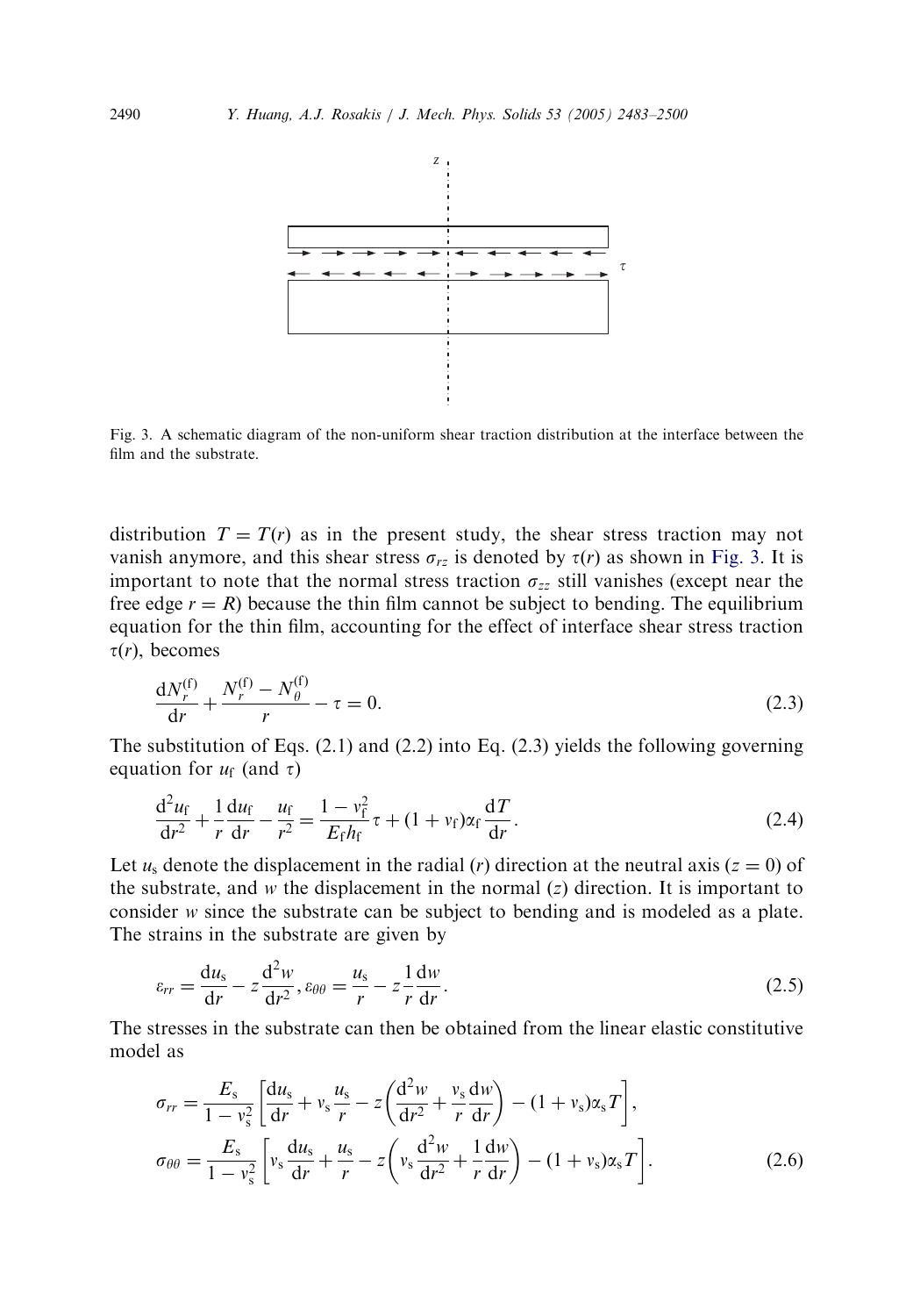The forces and bending moments in the substrate are

$$
N_r^{(s)} = \int_{-\frac{h_s}{2}}^{\frac{h_s}{2}} \sigma_{rr} dz = \frac{E_s h_s}{1 - v_s^2} \left[ \frac{du_s}{dr} + v_s \frac{u_s}{r} - (1 + v_s) \alpha_s T \right],
$$
  
\n
$$
N_\theta^{(s)} = \int_{-\frac{h_s}{2}}^{\frac{h_s}{2}} \sigma_{\theta\theta} dz = \frac{E_s h_s}{1 - v_s^2} \left[ v_s \frac{du_s}{dr} + \frac{u_s}{r} - (1 + v_s) \alpha_s T \right],
$$
\n(2.7)

$$
M_r = -\int_{-\frac{h_s}{2}}^{\frac{h_s}{2}} z \sigma_{rr} dz = \frac{E_s h_s^3}{12(1 - v_s^2)} \left( \frac{d^2 w}{dr^2} + \frac{v_s}{r} \frac{dw}{dr} \right),
$$
  
\n
$$
M_\theta = -\int_{-\frac{h_s}{2}}^{\frac{h_s}{2}} z \sigma_{\theta\theta} dz = \frac{E_s h_s^3}{12(1 - v_s^2)} \left( v_s \frac{d^2 w}{dr^2} + \frac{1}{r} \frac{dw}{dr} \right).
$$
\n(2.8)

The shear stress  $\tau$  at the thin film/substrate interface is equivalent to the distributed axial force  $\tau(r)$  and bending moment  $(h_s/2)\tau(r)$  applied at the neutral axis  $(z = 0)$  of the substrate. The in-plane force equilibrium equation of the substrate then becomes

$$
\frac{dN_r^{(s)}}{dr} + \frac{N_r^{(s)} - N_\theta^{(s)}}{r} + \tau = 0.
$$
\n(2.9)

The out-of-plane force and moment equilibrium equations are given by

$$
\frac{\mathrm{d}M_r}{\mathrm{d}r} + \frac{M_r - M_\theta}{r} + Q - \frac{h_s}{2}\tau = 0,\tag{2.10}
$$

$$
\frac{\mathrm{d}Q}{\mathrm{d}r} + \frac{Q}{r} = 0,\tag{2.11}
$$

where  $Q$  is the shear force normal to the neutral axis. The substitution of Eq. (2.7) into Eq. (2.9) yields the following governing equation for  $u_s$  (and  $\tau$ ):

$$
\frac{d^2 u_s}{dr^2} + \frac{1}{r} \frac{du_s}{dr} - \frac{u_s}{r^2} = (1 + v_s) \alpha_s \frac{dT}{dr} - \frac{1 - v_s^2}{E_s h_s} \tau.
$$
\n(2.12)

The elimination of O from Eqs.  $(2.10)$  and  $(2.11)$ , in conjunction with Eq.  $(2.8)$ , gives the following governing equation for w (and  $\tau$ ):

$$
\frac{d^3w}{dr^3} + \frac{1}{r}\frac{d^2w}{dr^2} - \frac{1}{r^2}\frac{dw}{dr} = \frac{6(1 - v_s^2)}{E_s h_s^2} \tau.
$$
\n(2.13)

The continuity of displacement across the thin film/substrate interface requires

$$
u_{\rm f} = u_{\rm s} - \frac{h_{\rm s} \, \mathrm{d} w}{2 \, \mathrm{d} r}.\tag{2.14}
$$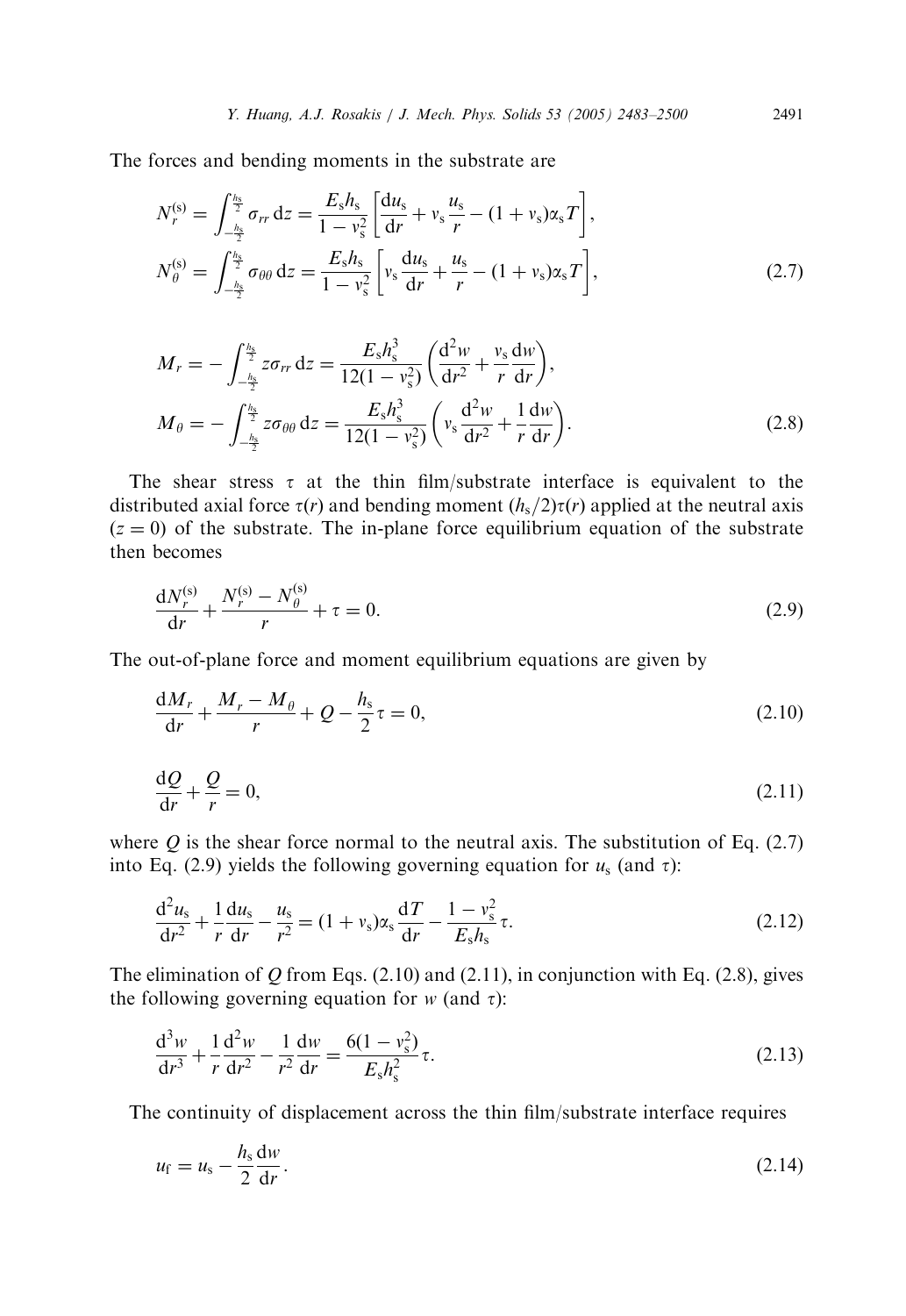Eqs. (2.4) and (2.12)–(2.14) constitute four ordinary differential equations for  $u_f$ ,  $u_s$ , w and  $\tau$ .

We can eliminate  $u_f, u_s$  and w from these four equations to obtain the shear stress at the thin film/substrate interface in terms of temperature as

$$
\tau = \frac{(1 + v_{\rm s})\alpha_{\rm s} - (1 + v_{\rm f})\alpha_{\rm f}}{\frac{1 - v_{\rm f}^2}{E_{\rm f}h_{\rm f}} + 4\frac{1 - v_{\rm s}^2}{E_{\rm s}h_{\rm s}}} \frac{\mathrm{d}T}{\mathrm{d}r},\tag{2.15}
$$

which is a remarkable result that holds regardless of boundary conditions at the edge  $r = R$ . Therefore, the interface shear stress is proportional to the gradient of temperature. For uniform temperature  $T = constant$ , the interface shear stress vanishes, i.e.,  $\tau = 0$ .

The substitution of the above solution for shear stress  $\tau$  into Eqs. (2.13) and (2.12) yields ordinary differential equations for displacements w and  $u<sub>s</sub>$  in the substrate. Their general solutions are

$$
\frac{dw}{dr} = \frac{6(1 - v_s^2)(1 + v_s)\alpha_s - (1 + v_f)\alpha_f}{E_s h_s^2} \frac{1}{E_t h_f} + 4\frac{1 - v_s^2}{E_s h_s} \frac{1}{r} \int_0^r \eta T(\eta) d\eta + \frac{B_1}{2} r,
$$
\n(2.16)

$$
u_{s} = \left[ (1 + v_{s})\alpha_{s} - \frac{1 - v_{s}^{2}}{E_{s}h_{s}} \frac{(1 + v_{s})\alpha_{s} - (1 + v_{f})\alpha_{f}}{\frac{1 - v_{f}^{2}}{E_{f}h_{f}} + 4\frac{1 - v_{s}^{2}}{E_{s}h_{s}}}\right] \frac{1}{r} \int_{0}^{r} \eta T(\eta) d\eta + \frac{B_{2}}{2}r, \quad (2.17)
$$

where  $B_1$  and  $B_2$  are constants to be determined by boundary conditions to be given in the next section. We have imposed the conditions that w and  $u_s$  are bounded at the center of the substrate  $r = 0$ . The displacement  $u_f$  in the thin film can be obtained from interface continuity condition in Eq.  $(2.14)$  as

$$
u_{\rm f} = \left[ (1 + v_{\rm s})\alpha_{\rm s} - \frac{4(1 - v_{\rm s}^2)}{E_{\rm s}h_{\rm s}} \frac{(1 + v_{\rm s})\alpha_{\rm s} - (1 + v_{\rm f})\alpha_{\rm f}}{\frac{1 - v_{\rm f}^2}{E_{\rm f}h_{\rm f}} + 4\frac{1 - v_{\rm s}^2}{E_{\rm s}h_{\rm s}}} \right]
$$
  
 
$$
\times \frac{1}{r} \int_0^r \eta T(\eta) \,d\eta + \left( \frac{B_2}{2} - \frac{h_{\rm s}B_1}{4} \right) r.
$$
 (2.18)

It is interesting to observe that, in the limit of  $h_f/h_s \ll 1$ , the displacements in Eqs.  $(2.16)$ – $(2.18)$  become

$$
\frac{dw}{dr} = 6 \frac{E_f h_f}{1 - v_f^2} \frac{1 - v_s^2}{E_s h_s^2} [(1 + v_s)\alpha_s - (1 + v_f)\alpha_f] \frac{1}{r} \int_0^r \eta T(\eta) d\eta + \frac{B_1}{2} r + O(\varepsilon^2),
$$
\n(2.19)

$$
u_{s} = (1 + v_{s})\alpha_{s} \frac{1}{r} \int_{0}^{r} \eta T(\eta) d\eta + \frac{B_{2}}{2}r + O(\varepsilon), \qquad (2.20)
$$

$$
u_{\rm f} = (1 + v_{\rm s})\alpha_{\rm s} \frac{1}{r} \int_0^r \eta T(\eta) \, \mathrm{d}\eta + \left(\frac{B_2}{2} - \frac{h_{\rm s}B_1}{4}\right) r + O(\varepsilon),\tag{2.21}
$$

where  $\varepsilon=h_f/h_s\ll1$ .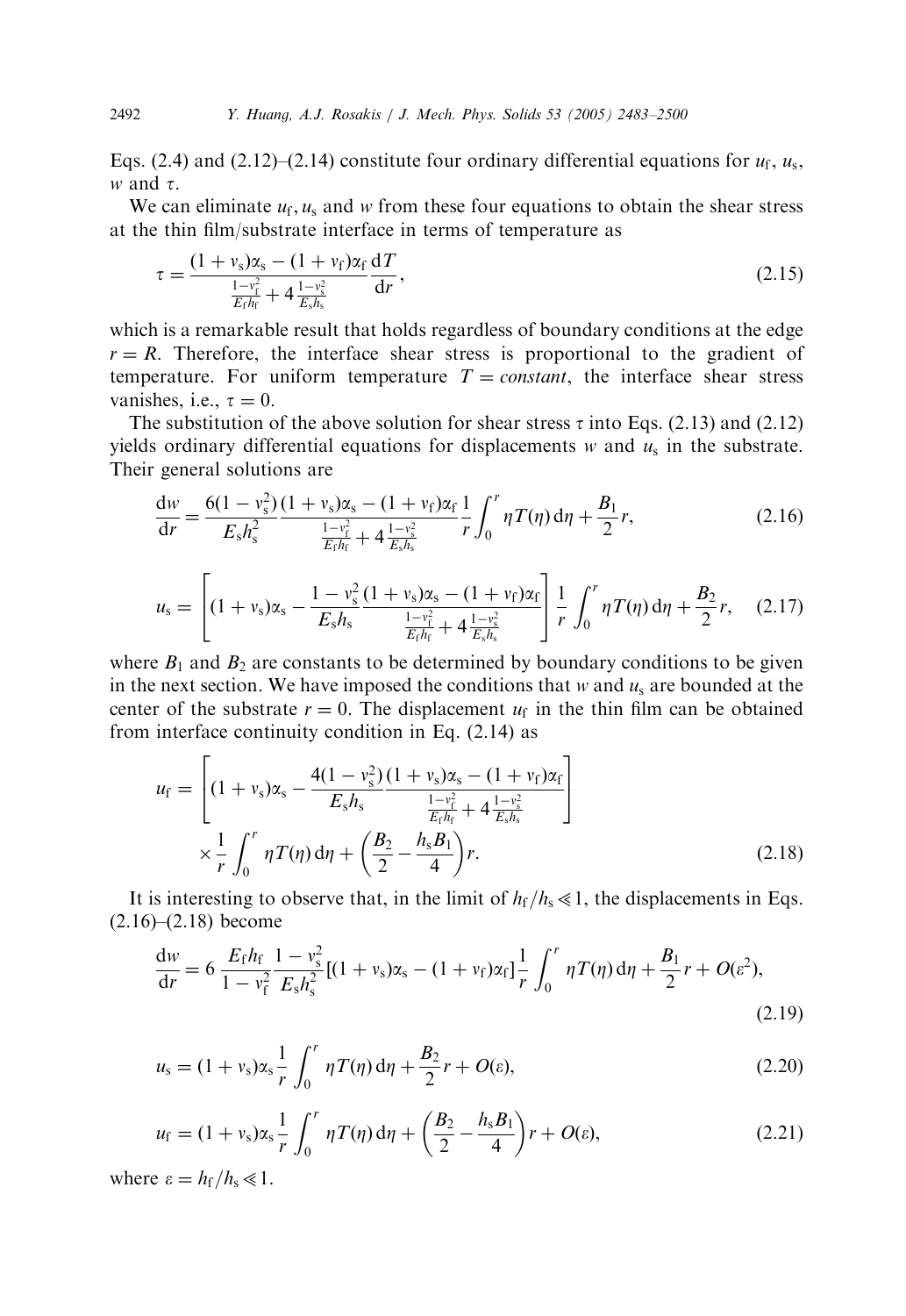The force  $N_r^{(f)}$  in the thin film, which is needed for boundary conditions in the next section, is obtained from Eq.  $(2.2)$  as

$$
N_r^{(\rm f)} = \frac{E_{\rm f} h_{\rm f}}{1 - v_{\rm f}^2} \left\{ \begin{aligned} &\left[ (1 + v_{\rm s}) \alpha_{\rm s} - (1 + v_{\rm f}) \alpha_{\rm f} \right] T - (1 - v_{\rm f}) (1 + v_{\rm s}) \alpha_{\rm s} \frac{1}{r^2} \int_0^r \eta T(\eta) d\eta \\ &+ \frac{1 + v_{\rm f}}{2} \left( B_2 - \frac{h_{\rm s}}{2} B_1 \right) + O(\varepsilon) \end{aligned} \right\}.
$$
\n(2.22)

The force  $N_r^{(s)}$  and moment  $M_r$  in the substrate, which are also needed for boundary conditions in the next section, are obtained from Eqs.  $(2.7)$  and  $(2.8)$  as

$$
N_r^{(\rm s)} = \frac{E_s h_{\rm s}}{1 - v_{\rm s}^2} \left\{ -(1 - v_{\rm s}^2) \alpha_{\rm s} \frac{1}{r^2} \int_0^r \eta T(\eta) \, \mathrm{d}\eta + \frac{1 + v_{\rm s}}{2} B_2 + O(\varepsilon) \right\},\tag{2.23}
$$

$$
M_r = \frac{E_s h_s^2}{2(1 - v_s^2)} \left\{ \frac{E_f h_f}{1 - v_f^2} \frac{1 - v_s^2}{E_s h_s} [(1 + v_s)\alpha_s - (1 + v_f)\alpha_f] \times \left[ T - (1 - v_s) \frac{1}{r^2} \int_0^r \eta T(\eta) d\eta \right] + \frac{1 + v_s}{12} h_s B_1 + O(\varepsilon^2) \right\}.
$$
\n(2.24)

# 3. Boundary conditions

The first boundary condition at the free edge  $r = R$  requires that the net force vanish,

$$
N_r^{(\text{f})} + N_r^{(\text{s})} = 0 \quad \text{at } r = R. \tag{3.1}
$$

The second boundary condition at the free edge  $r = R$  is the vanishing of net moment, i.e.,

$$
M_r - \frac{h_s}{2} N_r^{(f)} = 0 \quad \text{at } r = R. \tag{3.2}
$$

The above equation, in conjunction with Eqs. (2.22)–(2.24), give

$$
\frac{B_2}{2} = (1 - v_s)\alpha_s \frac{1}{R^2} \int_0^R \eta T(\eta) d\eta + O(\varepsilon),
$$
\n(3.3)

$$
\frac{B_1}{2} = 6 \frac{E_f h_f}{1 - v_f^2} \frac{1 - v_s^2}{E_s h_s^2} \left[ (1 + v_f) \frac{1 - v_s}{1 + v_s} \left( \alpha_s - \alpha_f \right) - (v_s - v_f) \alpha_s \right]
$$
  
 
$$
\times \frac{1}{R^2} \int_0^R \eta T(\eta) d\eta + O(\varepsilon^2).
$$
 (3.4)

under the limit  $\varepsilon = h_f/h_s \ll 1$ .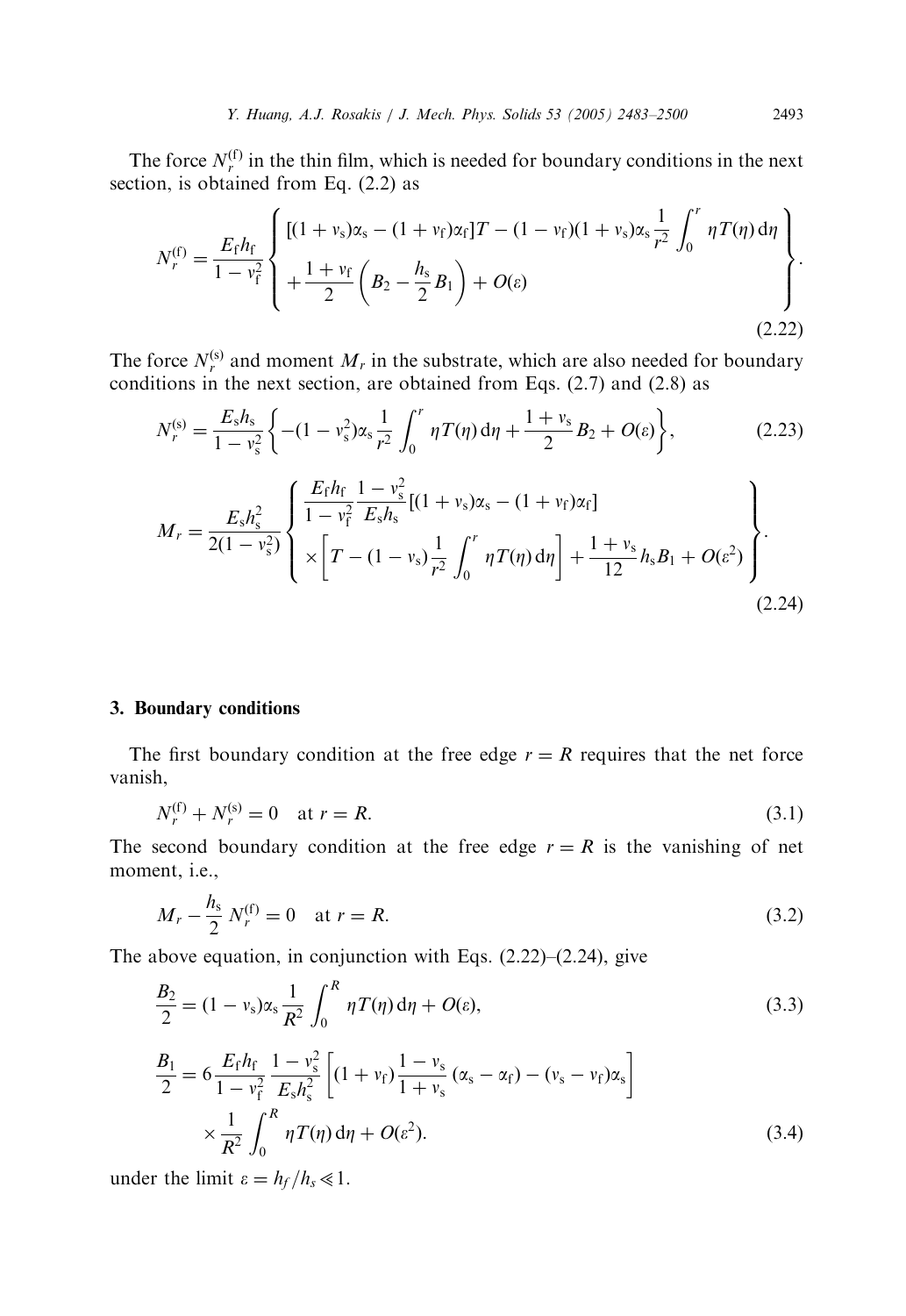It is important to point out that the boundary conditions can also be established fromthe variational principle (e.g., [Freund, 2000](#page-17-0)). The total potential energy in the thin film/substrate system with the free edge at  $r = R$  is

$$
\Pi = 2\pi \int_0^R r \, dr \int_{-\frac{h_s}{2}}^{\frac{h_s}{2} + h_f} U \, dz,
$$
\n(3.5)

where U is the strain energy density which gives  $\partial U/\partial \varepsilon_{rr} = \sigma_{rr}$  and  $\partial U/\partial \varepsilon_{\theta\theta} = \sigma_{\theta\theta}$ . For constitutive relations in Eqs. (2.1) and (2.6), we obtain

$$
U = \frac{E}{2(1 - v^2)} \left[ \varepsilon_{rr}^2 + \varepsilon_{\theta\theta}^2 + 2v \varepsilon_{rr} \varepsilon_{\theta\theta} - 2(1 + v)\alpha T(\varepsilon_{rr} + \varepsilon_{\theta\theta}) \right],\tag{3.6}
$$

where E, v, and  $\alpha$  take their corresponding values in the thin film (i.e.,  $E_f$ ,  $v_f$  and  $\alpha_f$ for  $\frac{h_s}{2} + h_f \geq z \geq \frac{h_s}{2}$  and in the substrate (i.e.,  $E_s$ ,  $v_s$  and  $\alpha_s$  for  $\frac{h_s}{2} \geq z \geq -\frac{h_s}{2}$ ). For the displacement field in Section 2 and the associated strain field, the potential energy  $\Pi$ in Eq. (3.5) becomes a quadratic function of parameters  $B_1$  and  $B_2$ . The principle of minimum potential energy requires

$$
\frac{\partial \Pi}{\partial B_1} = 0 \quad \text{and } \frac{\partial \Pi}{\partial B_2} = 0. \tag{3.7}
$$

It can be shown that, as expected in the limit  $h_f/h_s \ll 1$ , the above two equations are equivalent to the vanishing of net force in Eq. (3.1) and net moment in Eq. (3.2).

The displacements in Eqs. (2.19)–(2.21) now become

$$
\frac{dw}{dr} = 6 \frac{E_f h_f}{1 - v_f^2} \frac{1 - v_s^2}{E_s h_s^2} \times \left\{ \begin{aligned} &\left[ (1 + v_s)\alpha_s - (1 + v_f)\alpha_f \right]_r^1 \int_0^r \eta T(\eta) d\eta \\ &+ \left[ (1 + v_f) \frac{1 - v_s}{1 + v_s} (\alpha_s - \alpha_f) - (v_s - v_f) \alpha_s \right] \frac{r}{R^2} \int_0^R \eta T(\eta) d\eta \end{aligned} \right\} + O(\varepsilon^2),
$$
\n(3.8)

$$
u_{\rm f} = u_{\rm s} = (1 + v_{\rm s})\alpha_{\rm s} \frac{1}{r} \int_0^r \eta T(\eta) \, \mathrm{d}\eta + (1 - v_{\rm s})\alpha_{\rm s} \frac{r}{R^2} \int_0^R \eta T(\eta) \, \mathrm{d}\eta + O(\varepsilon). \tag{3.9}
$$

It is observed that the leading term of w is on the order of  $O(\varepsilon)$ , and the term neglected in w is  $O(\varepsilon^2)$ . The leading terms of  $u_f$  and  $u_s$  are identical, which can also be verified from the interface continuity  $(2.14)$  at the film/substrate interface since w is on the order of  $O(\varepsilon)$ . This observation of  $u_f$  and  $u_s$  having the same leading term and w being on the order of  $O(\varepsilon)$  is important for the non-axisymmetric analysis of thin film/substrate systems.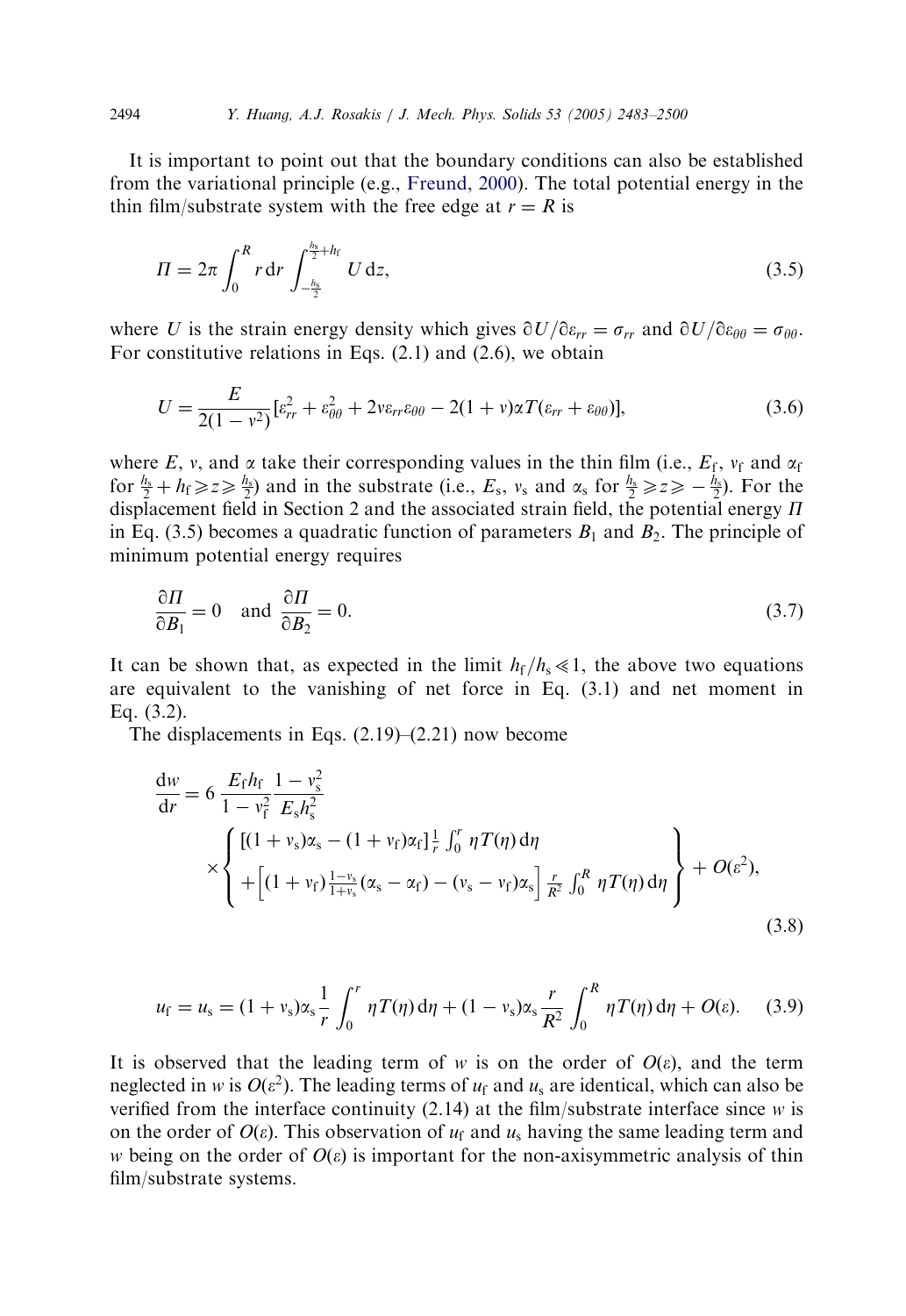## 4. Stresses and curvatures in thin film and substrate

The substrate curvatures can be obtained from the displacement  $w$  as

$$
\kappa_{rr} = \frac{d^2 w}{dr^2} = 6 \frac{E_f h_f}{1 - v_f^2} \frac{1 - v_s^2}{E_s h_s^2}
$$
\n
$$
\times \begin{cases}\n[(1 + v_s)\alpha_s - (1 + v_f)\alpha_f](T - \frac{1}{r^2} \int_0^r \eta T(\eta) d\eta) \\
+ \left[(1 + v_f)\frac{1 - v_s}{1 + v_s}(\alpha_s - \alpha_f) - (v_s - v_f)\alpha_s\right] \frac{1}{R^2} \int_0^R \eta T(\eta) d\eta\n\end{cases},
$$
\n
$$
\kappa_{\theta\theta} = \frac{1}{r} \frac{dw}{dr} = 6 \frac{E_f h_f}{1 - v_f^2} \frac{1 - v_s^2}{E_s h_s^2}
$$
\n
$$
\times \begin{cases}\n[(1 + v_s)\alpha_s - (1 + v_f)\alpha_f] \frac{1}{r^2} \int_0^r \eta T(\eta) d\eta \\
+ \left[(1 + v_f)\frac{1 - v_s}{1 + v_s}(\alpha_s - \alpha_f) - (v_s - v_f)\alpha_s\right] \frac{1}{R^2} \int_0^R \eta T(\eta) d\eta\n\end{cases} \tag{4.1}
$$

The sum of these two curvatures is

$$
\kappa_{rr} + \kappa_{\theta\theta} = 12 \frac{E_f h_f}{1 - v_f} \frac{1 - v_s}{E_s h_s^2} \times \left\{ (\alpha_s - \alpha_f) \bar{T} + \frac{1}{2} \frac{1 + v_s}{1 + v_f} [(1 + v_s)\alpha_s - (1 + v_f)\alpha_f](T - \bar{T}) \right\}, \quad (4.2)
$$

or equivalently

$$
\kappa_{rr} + \kappa_{\theta\theta} = 12 \frac{E_f h_f}{1 - v_f} \frac{1 - v_s}{E_s h_s^2} \{ (\alpha_s - \alpha_f) T + \left( \left[ \frac{(1 + v_s)^2}{2(1 + v_f)} - 1 \right] \alpha_s + \frac{1 - v_s}{2} \alpha_f \right) (T - \bar{T}) \},
$$
\n(4.3)

where  $\bar{T} = (2/R^2) \int_0^R \eta T(\eta) d\eta = \iint T dA/(\pi R^2)$  is the average temperature in the thin film/substrate system.

The first term on the right-hand side of Eq.  $(4.2)$  corresponds to a constant (average) temperature, while the second term gives the deviation from the constant temperature. Such a deviation is proportional to the difference between the local temperature T and the average temperature  $\overline{T}$ . This deviation also vanishes when the coefficients of thermal expansion satisfy  $(1 + v_s)\alpha_s = (1 + v_f)\alpha_f$ . The first term on the right-hand side of Eq.  $(4.3)$  corresponds to the local temperature T, while the second termgives the deviation fromthe local temperature and is also proportional to  $T - \bar{T}$ .

The difference between two curvatures in Eq. (4.1) is

$$
\kappa_{rr} - \kappa_{\theta\theta} = 6 \frac{E_f h_f}{1 - v_f^2} \frac{1 - v_s^2}{E_s h_s^2} [(1 + v_s)\alpha_s - (1 + v_f)\alpha_f] \left[ T - \frac{2}{r^2} \int_0^r \eta T(\eta) d\eta \right].
$$
\n(4.4)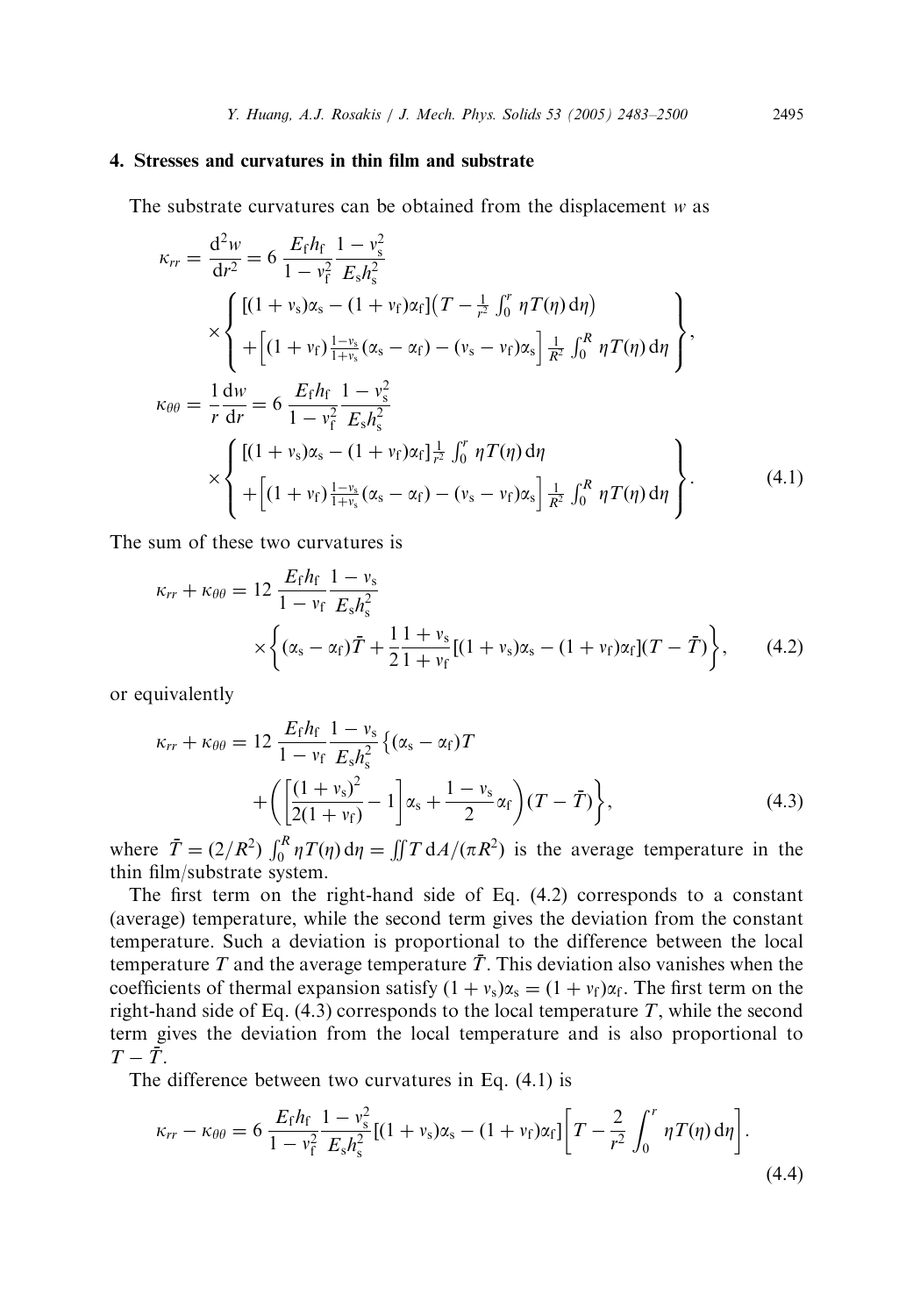The forces in the substrate are obtained from Eq.  $(2.7)$  as

$$
N_r^{(s)} = E_s h_s \alpha_s \left\{ \frac{\bar{T}}{2} - \frac{1}{r^2} \int_0^r \eta T(\eta) d\eta + O(\varepsilon) \right\},
$$
  
\n
$$
N_\theta^{(s)} = E_s h_s \alpha_s \left\{ \frac{\bar{T}}{2} + \frac{1}{r^2} \int_0^r \eta T(\eta) d\eta - T + O(\varepsilon) \right\}.
$$
\n(4.5)

The bending moments in the substrate are obtained from Eq. (2.8) as

$$
M_{r} = \frac{E_{f}h_{f}}{1 - v_{f}^{2}} \frac{h_{s}}{2} \left\{ \begin{aligned} &\left[ (1 + v_{s})\alpha_{s} - (1 + v_{f})\alpha_{f} \right] \left[ T - (1 - v_{s})\frac{1}{r^{2}} \int_{0}^{r} \eta T(\eta) d\eta \right] \\ &+ \frac{1 + v_{s}}{2} \left[ (1 + v_{f})\frac{1 - v_{s}}{1 + v_{s}} (\alpha_{s} - \alpha_{f}) - (v_{s} - v_{f})\alpha_{s} \right] \bar{T} + O(\varepsilon) \end{aligned} \right\},
$$

$$
M_{\theta} = \frac{E_{f}h_{f}}{1 - v_{f}^{2}} \frac{h_{s}}{2} \left\{ \begin{aligned} &\left[ (1 + v_{s})\alpha_{s} - (1 + v_{f})\alpha_{f} \right] \left[ v_{s}T + (1 - v_{s})\frac{1}{r^{2}} \int_{0}^{r} \eta T(\eta) d\eta \right] \\ &+ \frac{1 + v_{s}}{2} \left[ (1 + v_{f})\frac{1 - v_{s}}{1 + v_{s}} (\alpha_{s} - \alpha_{f}) - (v_{s} - v_{f})\alpha_{s} \right] \bar{T} + O(\varepsilon) \end{aligned} \right\}.
$$
(4.6)

The stresses in the substrate are related to the forces and moments by

$$
\sigma_{rr}^{(s)} = \frac{N_r^{(s)}}{h_s} - \frac{12M_r}{h_s^3} z,
$$
\n
$$
\sigma_{\theta\theta}^{(s)} = \frac{N_\theta^{(s)}}{h_s} - \frac{12M_\theta}{h_s^3} z.
$$
\n(4.7)

The stresses in the thin film are obtained from Eq.  $(2.1)$ ,

$$
\sigma_{rr}^{(f)} = \frac{E_f}{1 - v_f^2} \begin{cases} (1 + v_f)(1 - v_s)\alpha_s \frac{\bar{T}}{2} - (1 - v_f)(1 + v_s)\alpha_s \frac{1}{r^2} \int_0^r \eta T(\eta) d\eta \\ + [(1 + v_s)\alpha_s - (1 + v_f)\alpha_f]T + O(\epsilon) \end{cases},
$$
  

$$
\sigma_{\theta\theta}^{(f)} = \frac{E_f}{1 - v_f^2} \begin{cases} (1 + v_f)(1 - v_s)\alpha_s \frac{\bar{T}}{2} + (1 - v_f)(1 + v_s)\alpha_s \frac{1}{r^2} \int_0^r \eta T(\eta) d\eta \\ + [v_f(1 + v_s)\alpha_s - (1 + v_f)\alpha_f]T + O(\epsilon) \end{cases}
$$
(4.8)

It should be noted at this point that in general  $\sigma_{rr}^{(f)} \neq \sigma_{\theta\theta}^{(f)}$ , which is contrary to Stoney's assumption. The sum and difference of these stresses have the following simple expressions:

$$
\sigma_{rr}^{(f)} + \sigma_{\theta\theta}^{(f)} = \frac{E_f}{1 - v_f} \{ 2(\alpha_s - \alpha_f) \bar{T} + [(1 + v_s)\alpha_s - 2\alpha_f](T - \bar{T}) \},
$$
\n
$$
\sigma_{rr}^{(f)} - \sigma_{\theta\theta}^{(f)} = \frac{E_f}{1 + v_f} (1 + v_s)\alpha_s \left[ T - \frac{2}{r^2} \int_0^r \eta T(\eta) d\eta \right].
$$
\n(4.9)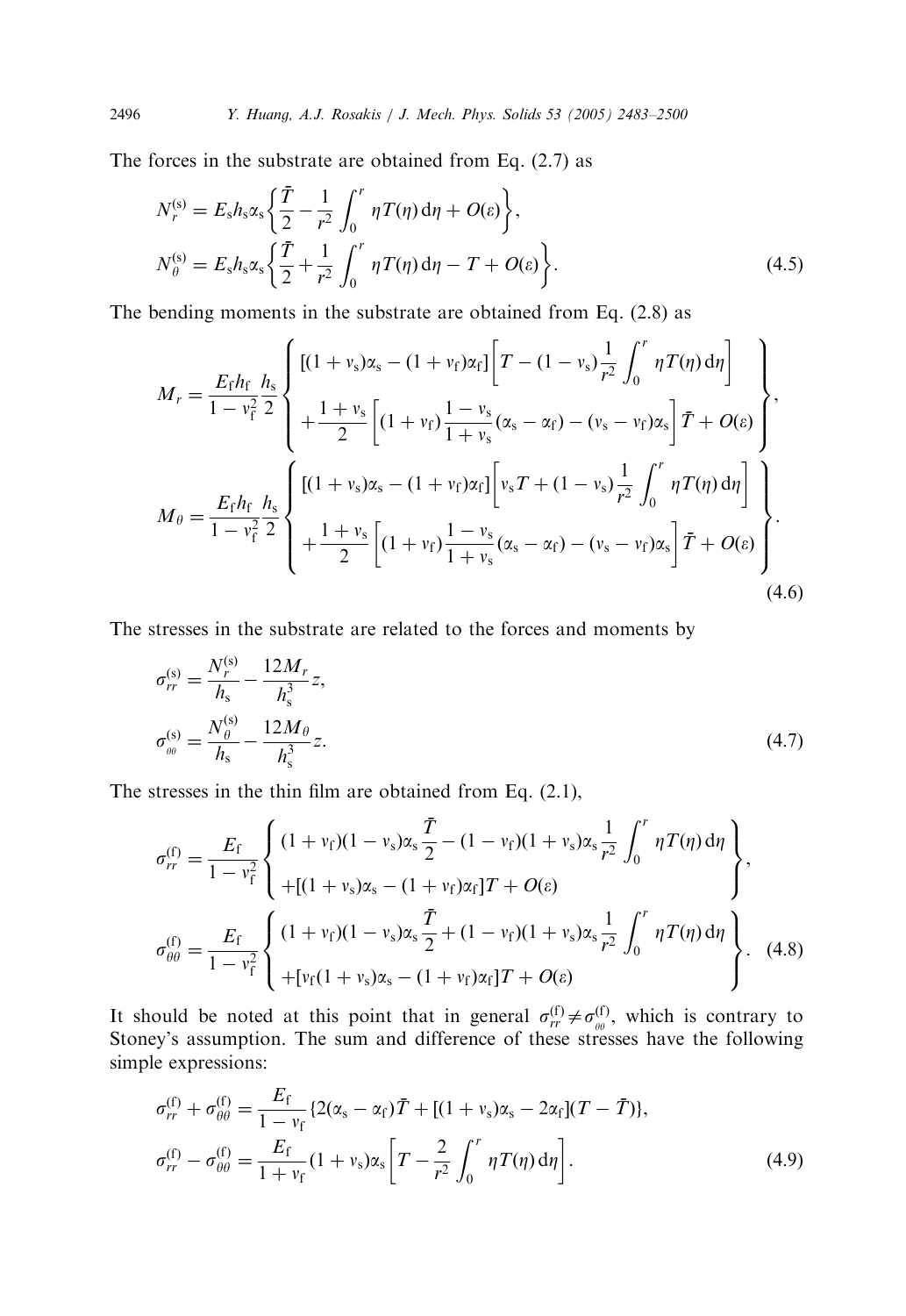The first equation of (4.9) can also be rewritten as

$$
\sigma_{rr}^{(f)} + \sigma_{\theta\theta}^{(f)} = \frac{E_f}{1 - v_f} \{ 2(\alpha_s - \alpha_f)T - (1 - v_s)\alpha_s(T - \bar{T}) \}.
$$
\n(4.10)

For uniform temperature distribution  $T = constant$ , the curvatures in the substrate obtained from Eqs.  $(4.2)$ – $(4.4)$  become

$$
\kappa = \kappa_{rr} = \kappa_{\theta\theta} = 6 \frac{E_f h_f}{1 - v_f} \frac{1 - v_s}{E_s h_s^2} (\alpha_s - \alpha_f) T.
$$

This is exactly the Stoney formula in Eq. (1.1) if the misfit strain is  $\varepsilon_m = (1 + v_s)(\alpha_s - \alpha_f)T$ . The stresses in the thin film obtained from Eqs. (4.9) and (4.10) become

$$
\sigma^{(f)} = \sigma_{rr}^{(f)} = \sigma_{\theta\theta}^{(f)} = \frac{E_f}{1 - v_f} (\alpha_s - \alpha_f) T.
$$

For this special case only, both stress and curvature states become equi-biaxial. The elimination of temperature  $T$  from the above two equations yields a simple relation  $\sigma^{(f)} = E_s h_s^2 \kappa / [6(1 - v_s)h_f]$ . This is the relation obtained by Stoney [see Eq. (1.1)] and it has been used to estimate the thin-film stress  $\sigma^{(f)}$  from the substrate curvature  $\kappa$ , if the temperature, stress and curvature are all constant and if the plate system shape is spherical. In the following, we extend such a relation for non-uniform temperature distribution.

### 5. Extension of Stoney formula for non-uniform temperature distribution

The stresses and curvatures are all given in terms of temperature in the previous section. We extend the Stoney formula for non-uniform temperature distribution in this section by establishing the direct relation between the thin-film stresses and substrate curvatures.

It is shown that both  $\kappa_{rr} - \kappa_{\theta\theta}$  in Eq. (4.4) and  $\sigma_{rr}^{(f)} - \sigma_{\theta\theta}^{(f)}$  in Eq. (4.9) are proportional to  $T - (2/r^2) \int_0^r \eta T(\eta) d\eta$ . Therefore, elimination of temperature gives the difference  $\sigma_{rr}^{(f)} - \sigma_{\theta\theta}^{(f)}$  in thin-film stresses directly proportional to the difference  $\kappa_{rr} - \kappa_{\theta\theta}$  in substrate curvatures,

$$
\sigma_{rr}^{(f)} - \sigma_{\theta\theta}^{(f)} = \frac{E_s h_s^2 \alpha_s}{1 - v_s} \frac{1 - v_f}{6h_f} \frac{\kappa_{rr} - \kappa_{\theta\theta}}{(1 + v_s)\alpha_s - (1 + v_f)\alpha_f}.
$$
\n(5.1)

We now focus on the sum of thin-film stresses  $\sigma_{rr}^{(f)} + \sigma_{\theta\theta}^{(f)}$  and sum of substrate curvatures  $\kappa_{rr} + \kappa_{\theta\theta}$ . We define the average substrate curvature  $\overline{\kappa_{rr} + \kappa_{\theta\theta}}$  as

$$
\overline{\kappa_{rr} + \kappa_{\theta\theta}} = \frac{1}{\pi R^2} \iint_A (\kappa_{rr} + \kappa_{\theta\theta}) \eta \, \mathrm{d}\eta \, \mathrm{d}\theta = \frac{2}{R^2} \int_0^R \eta(\kappa_{rr} + \kappa_{\theta\theta}) \, \mathrm{d}\eta. \tag{5.2}
$$

It can be related to the average temperature  $\bar{T}$  by averaging both sides of Eq. (4.3), i.e.,

$$
\overline{\kappa_{rr} + \kappa_{\theta\theta}} = 12 \frac{E_f h_f}{1 - v_f} \frac{1 - v_s}{E_s h_s^2} (\alpha_s - \alpha_f) \overline{T}.
$$
\n(5.3)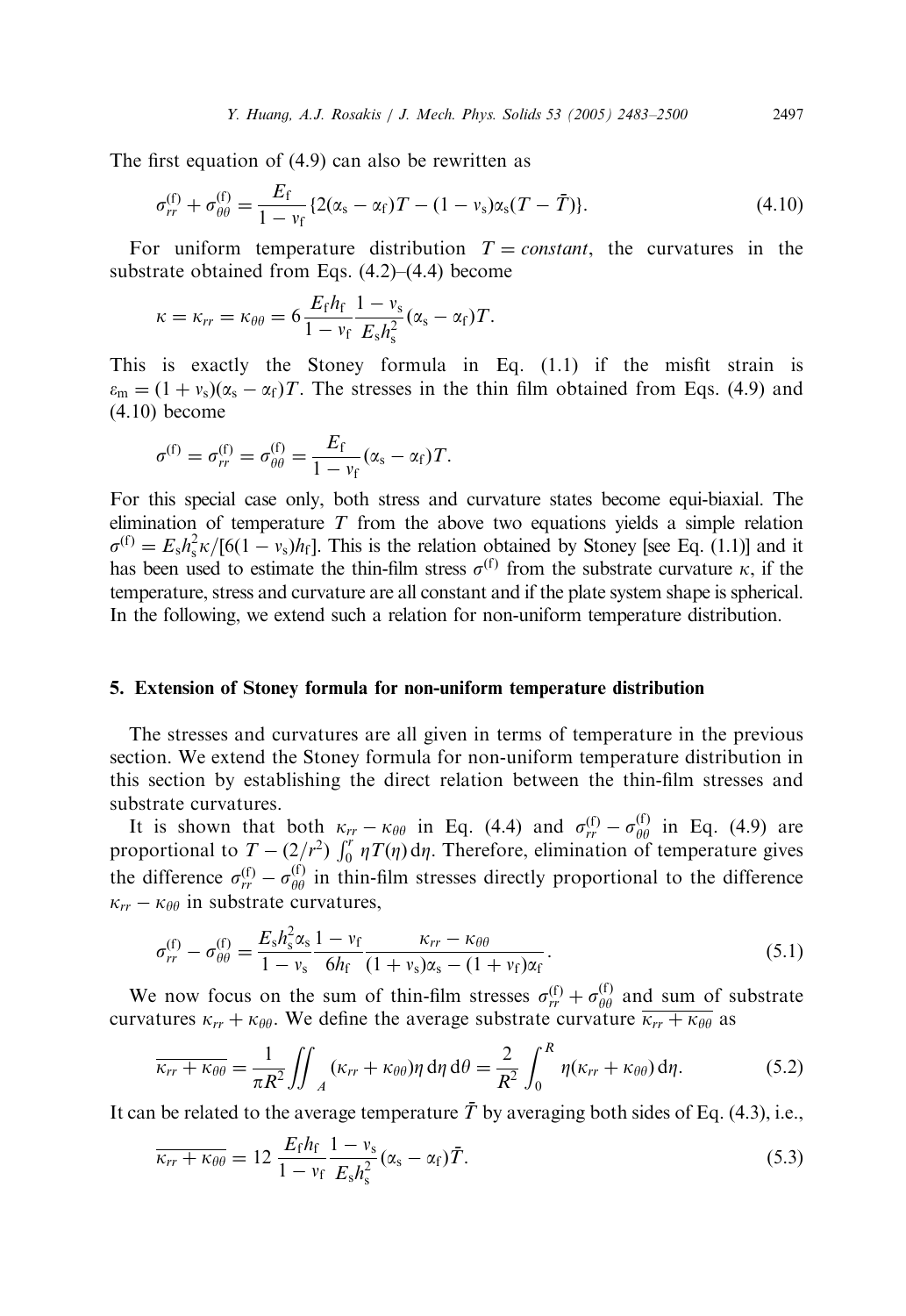The deviation from the average curvature,  $\kappa_{rr} + \kappa_{\theta\theta} - \overline{\kappa_{rr} + \kappa_{\theta\theta}}$ , can be related to the deviation from the average temperature  $T - \bar{T}$  as

$$
\kappa_{rr} + \kappa_{\theta\theta} - \overline{\kappa_{rr} + \kappa_{\theta\theta}} = 6 \frac{E_f h_f}{1 - v_f^2} \frac{1 - v_s^2}{E_s h_s^2} [(1 + v_s) \alpha_s - (1 + v_f) \alpha_f](T - \overline{T}). \tag{5.4}
$$

The elimination of temperature deviation  $T - \bar{T}$  and average temperature  $\bar{T}$  from Eqs.  $(5.3)$ ,  $(5.4)$  and  $(4.9)$  [or  $(4.10)$ ] gives the sum of thin-film stresses in terms of curvature as

$$
\sigma_{rr} + \sigma_{\theta\theta} = \frac{E_s h_s^2}{6(1 - v_s)h_f} \left\{ \kappa_{rr} + \kappa_{\theta\theta} + \left[ \frac{1 - v_s}{1 + v_s} - \frac{(1 - v_f)\alpha_s}{(1 + v_s)\alpha_s - (1 + v_f)\alpha_f} \right] \times \left[ \kappa_{rr} + \kappa_{\theta\theta} - \overline{\kappa_{rr} + \kappa_{\theta\theta}} \right] \right\}.
$$
\n(5.5)

The above equation together with Eq. (5.1) provide direct relations between individual thin-film stresses and substrate curvatures. It is important to note that stresses at a point in the thin film depend not only on curvatures at the same point (local dependence), but also on the average curvature in the entire substrate (non-local dependence).

The interface stress  $\tau(r)$  gives in Eq. (2.15) can also be directly related to substrate curvatures via

$$
\tau = \frac{E_s h_s^2}{6(1 - v_s^2)} \frac{d}{dr} (\kappa_{rr} + \kappa_{\theta\theta}).
$$
\n(5.6)

This provides a remarkably simple way to estimate the interface shear stress from radial gradients of the two non-zero substrate curvatures.

Since interfacial shear stresses are responsible for promoting system failures through delamination of the thin film from the substrate, Eq. (5.6) has particular significance. It shows that such stresses are proportional to the radial gradient of  $k_{rr} + k_{\theta\theta}$  and not to its magnitude as might have been expected of a local, Stoney-like formulation. The implementation value of Eq. (5.6) is that it provides an easy way of inferring these special interfacial shear stresses once the full-field curvature information is available. As a result, the methodology also provides a way to evaluate the risk of and to mitigate such important forms of failure. It should be noted that for the special case of spatially constant curvatures, this interfacial shear stress  $\tau$  vanishes as is the case for all Stoney-like formulations described in the introduction.

Finally it should be noted that Eq. (5.5) also reduces to Stoney's result for the case of spatial curvature uniformity. Indeed for this case, Eq. (5.5) reduces to

$$
\sigma_{rr} + \sigma_{\theta\theta} = \frac{E_s h_s^2}{6(1 - v_s)h_f} (\kappa_{rr} + \kappa_{\theta\theta}).
$$
\n(5.7)

If in addition the curvature state is equi-biaxial  $(\kappa_{rr} = \kappa_{\theta\theta})$ , as assumed by Stoney, Eq. (1.1) is recovered while relation (5.1) furnishes  $\sigma_{rr} = \sigma_{\theta\theta}$  (stress equi-biaxiality) as a special case.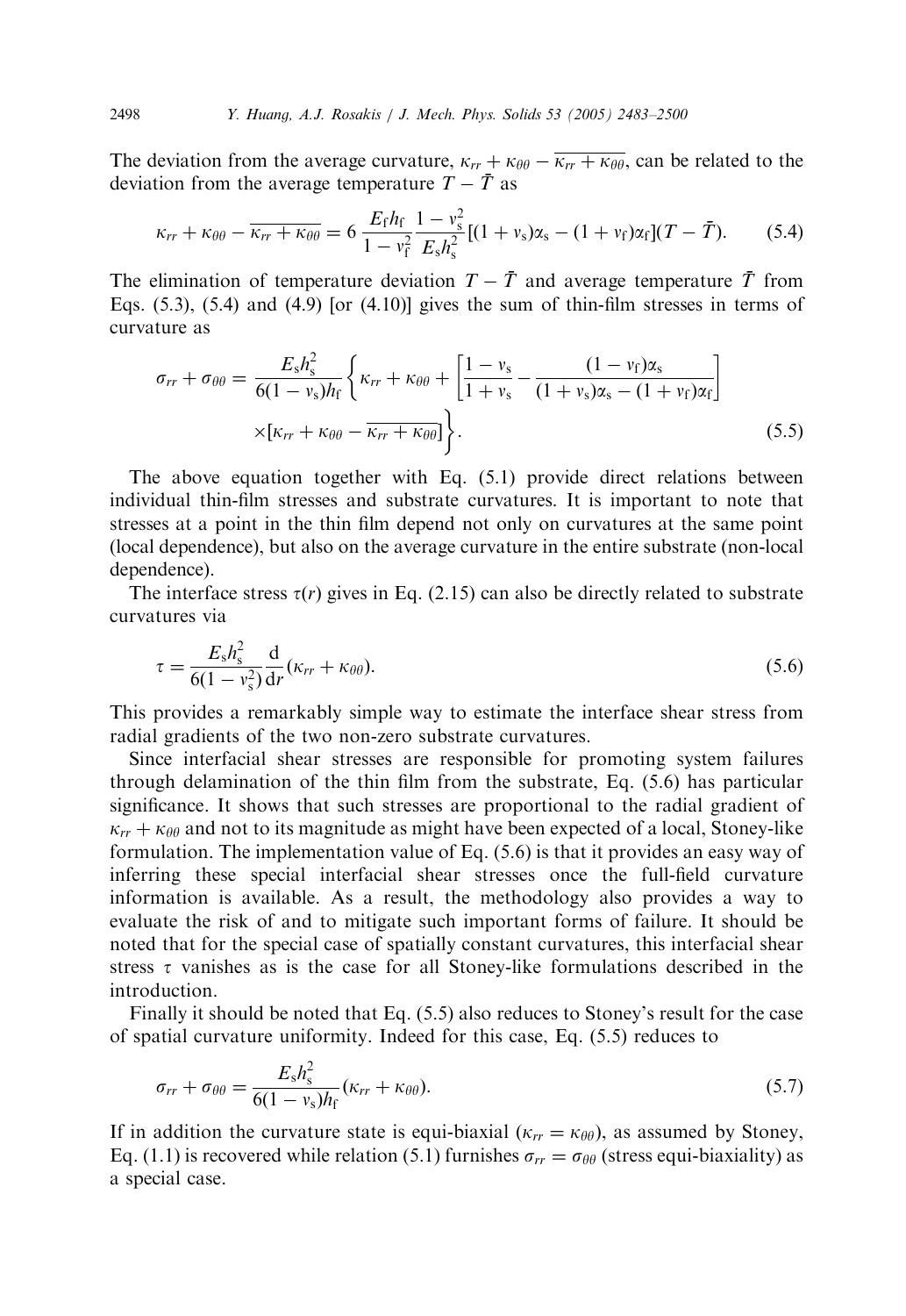## 6. Discussion and conclusions

Unlike Stoney's original analysis and its extensions discussed in the introduction, the present analysis shows that the dependence of the stresses on the curvatures is not generally ''local''. Here the stress components at a point on the film will, in general, depend on both the local value of the curvature components (at the same point) and on the value of curvatures of all other points on the plate system (non-local dependence). The more pronounced the curvature nonuniformities are, the more important such non-local effects become in accurately determining film stresses from curvature measurements. This demonstrates that analyses methods based on Stoney's approach and its various extensions cannot handle the non-locality of the stress/curvature dependence and may result in substantial stress prediction errors if such analyses are applied locally in cases where spatial variations of system curvatures and stresses are present.

The presence of non-local contributions in such relations also has implications regarding the nature of diagnostic methods needed to perform wafer-level film stress measurements. Notably the existence of non-local terms necessitates the use of fullfield methods capable of measuring curvature components over the entire surface of the plate system (or wafer). Furthermore measurement of all independent components of the curvature field is necessary. This is because the stress state at a point depends on curvature contributions (from both  $\kappa_{rr}$  and  $\kappa_{\theta\theta}$ ) from the entire plate surface.

Regarding the curvature-temperature [Eqs.  $(4.1)$ – $(4.4)$ ] and stress–temperature [Eqs. (4.8)–(4.10)] relations the following points are noteworthy. These relations also generally feature a dependence of local temperature  $T(r)$  which is "Stoney-like" as well as a "non-local" contribution from the temperature of other points on the plate system. Furthermore the stress and curvature states are always non-equibiaxial (i.e.,  $\sigma_{rr}^{(f)} \neq \sigma_{\theta\theta}^{(f)}$  and  $\kappa_{rr} \neq \kappa_{\theta\theta}$ ) in the presence of temperature non-uniformities. Only if  $\overline{T} = constant$  these states become equi- biaxial, the ''non-local'' contributions vanish and Stoney's original results are recovered as a special case and a highly unlikely scenario as clearly demonstrated from [Fig. 2](#page-5-0).

Finally it should be noted that the existence of radial non-uniformities also results in the establishment of shear stresses along the film/substrate interface. These stresses are in general proportional to the radial derivatives of the first curvature invariant  $\kappa_{rr} + \kappa_{\theta\theta}$  [Eq. (5.6)]. In terms of temperature these interfacial shear stresses are also proportional to the radial gradient of the temperature distribution  $T(r)$ . The occurrence of such stresses is ultimately related to spatial nonuniformities and as a result such stresses vanish for the special case of uniform  $\kappa_{rr} + \kappa_{\theta\theta}$  or T considered by Stoney and its various extensions. Since film delamination is a commonly encountered form of failure during wafer manufacturing, the ability to estimate the level and distribution of such stresses from wafer-level metrology might prove to be invaluable in enhancing the reliability of such systems.